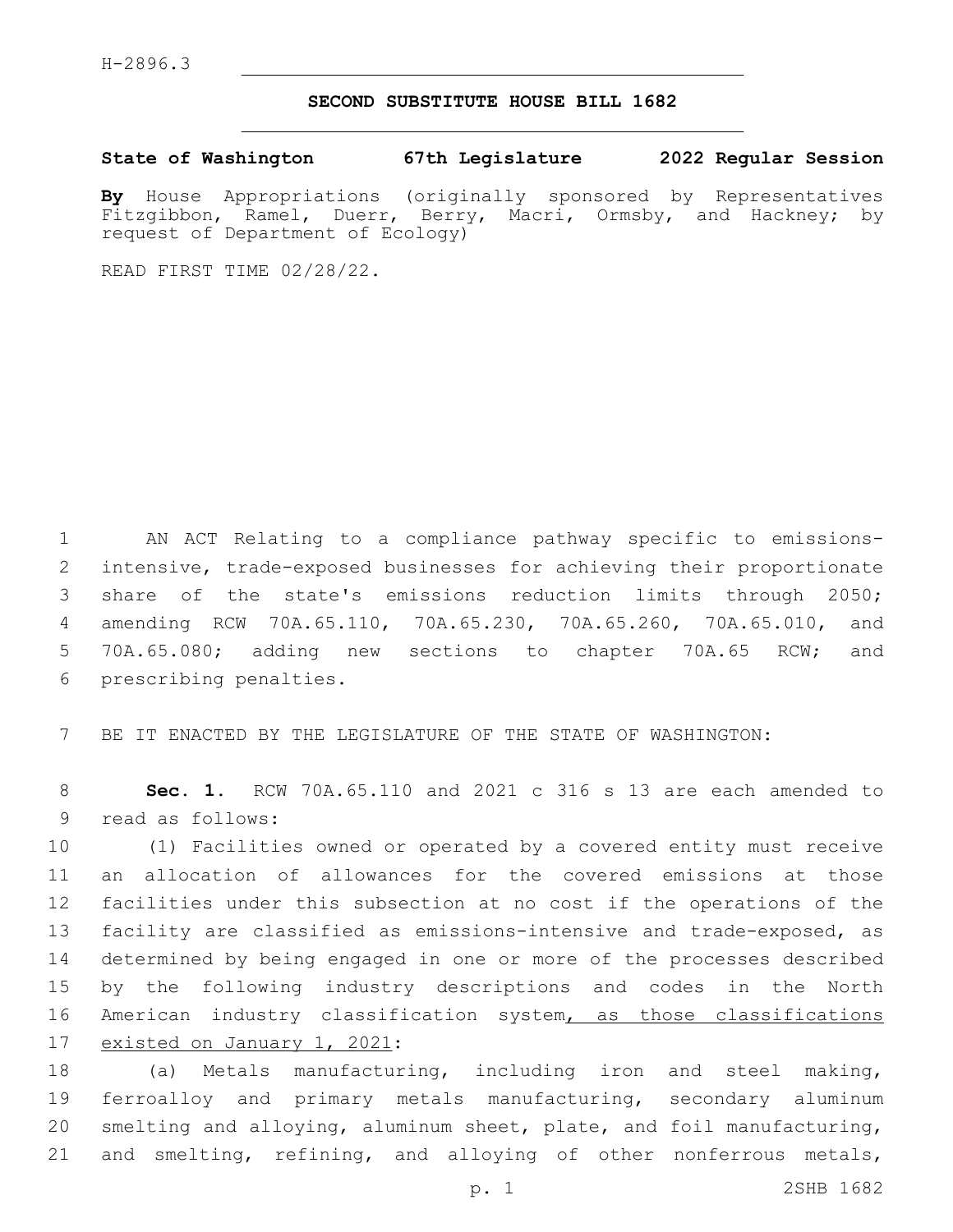North American industry classification system codes beginning with 2 331;

 (b) Paper manufacturing, including pulp mills, paper mills, and paperboard milling, North American industry classification system 5 codes beginning with 322;

 (c) Aerospace product and parts manufacturing, North American industry classification system codes beginning with 3364;

 (d) Wood products manufacturing, North American industry 9 classification system codes beginning with 321;

 (e) Nonmetallic mineral manufacturing, including glass container manufacturing, North American industry classification system codes 12 beginning with 327;

 (f) Chemical manufacturing, North American industry 14 classification system codes beginning with 325;

 (g) Computer and electronic product manufacturing, including semiconductor and related device manufacturing, North American industry classification system codes beginning with 334;

 (h) Food manufacturing, North American industry classification 19 system codes beginning with 311;

 (i) Cement manufacturing, North American industry classification 21 system code 327310;

 (j) Petroleum refining, North American industry classification 23 system code 324110;

 (k) Asphalt paving mixtures and block manufacturing from refined petroleum, North American industry classification system code 324121;

 (l) Asphalt shingle and coating manufacturing from refined petroleum, North American industry classification system code 324122; 28 and

 (m) All other petroleum and coal products manufacturing from refined petroleum, North American industry classification system code 324199.

 (2) By July 1, 2022, the department must adopt by rule objective criteria for both emissions' intensity and trade exposure for the purpose of identifying emissions-intensive, trade-exposed ((manufacturing businesses)) facilities during the second compliance period of the program and subsequent compliance periods. A manufacturing facility covered by subsection (1)(a) through (m) of this section is considered an emissions-intensive, trade-exposed facility and is eligible for allocation of no cost allowances as 40 described in this section. In addition, any covered party that ( $(i=5a$ 

p. 2 2SHB 1682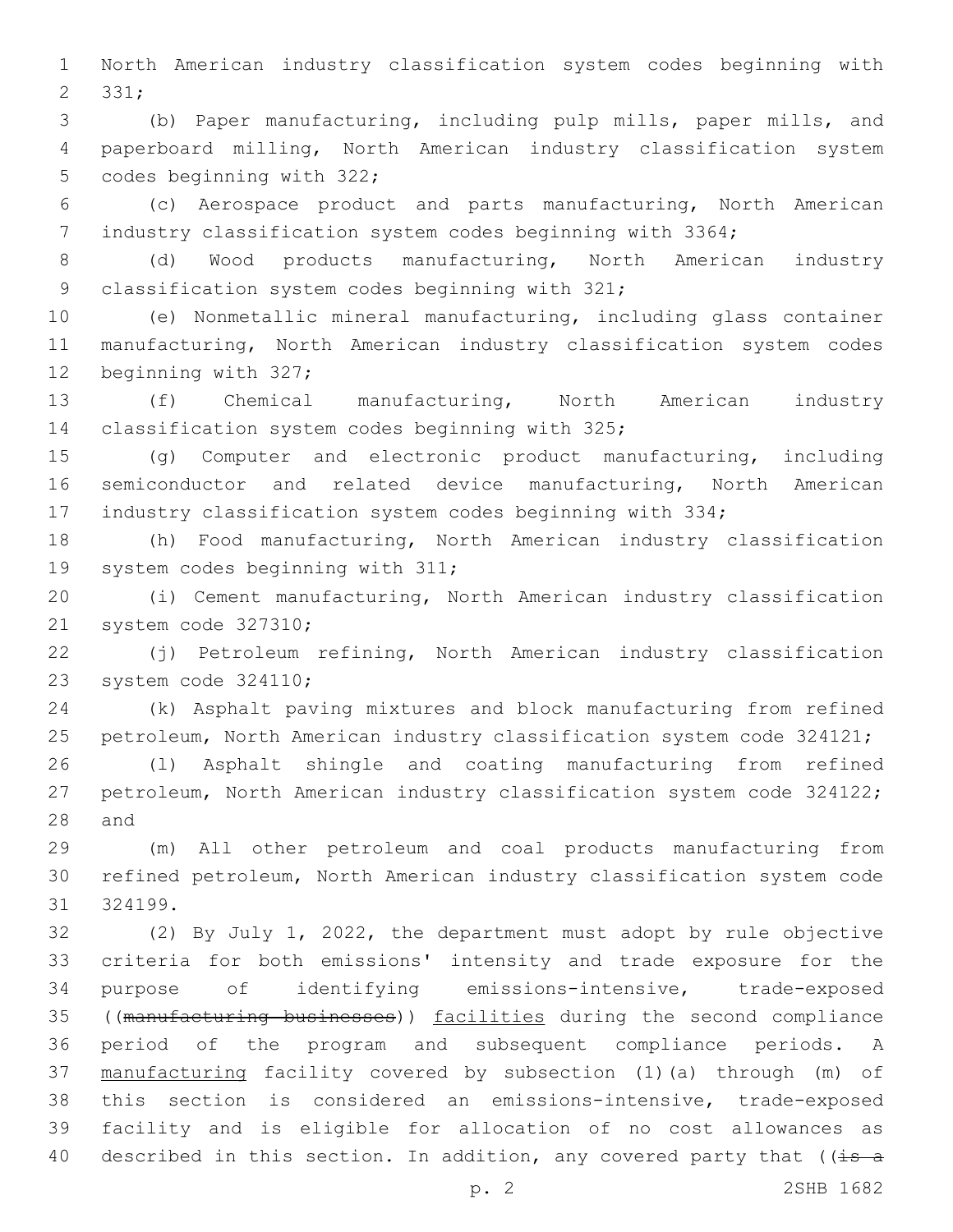manufacturing business)) owns or operates a manufacturing facility that can demonstrate to the department that it meets the objective criteria adopted by rule is also eligible for treatment as emissions- intensive, trade-exposed and is eligible for allocation of no cost allowances as described in this section. In developing the objective criteria under this subsection, the department must consider the locations of facilities potentially identified as emissions-8 intensive, trade-exposed ((manufacturing businesses)) facilities 9 relative to overburdened communities.

 (3)(a) For the first compliance period beginning in January 1, 2023, the annual allocation of no cost allowances for direct distribution to a facility identified as emissions-intensive and trade-exposed must be equal to the facility's baseline carbon intensity established using data from 2015 through 2019, or other data as allowed under this section, multiplied by the facility's actual production for each calendar year during the compliance period. For facilities using the mass-based approach, the allocation of no cost allowances shall be equal to the facility's mass-based baseline using data from 2015 through 2019, or other data as allowed 20 under this section.

 (b) For the second compliance period, beginning in January, 2027, and in each subsequent compliance period, the annual allocation of no cost allowances established in (a) of this subsection shall be adjusted according to the benchmark reduction schedules established in (b)(ii) and (iii) and (e) of this subsection multiplied by the facility's actual production during the period. The department shall adjust the no cost allocation of allowances and credits to an emissions-intensive and trade-exposed facility to avoid duplication with any no cost allowances transferred pursuant to RCW 70A.65.120 30 and 70A.65.130, if applicable.

 (i) For the purpose of this section, "carbon intensity" means the amount of carbon dioxide equivalent emissions from a facility in metric tons divided by the facility specific measure of production including, but not limited to, units of product manufactured or sold, 35 over the same time interval.

 (ii) If an emissions-intensive and trade-exposed facility is not able to feasibly determine a carbon intensity benchmark based on its unique circumstances, the entity may elect to use a mass-based baseline that does not vary based on changes in production volumes. The mass-based baseline must be based upon data from 2015 through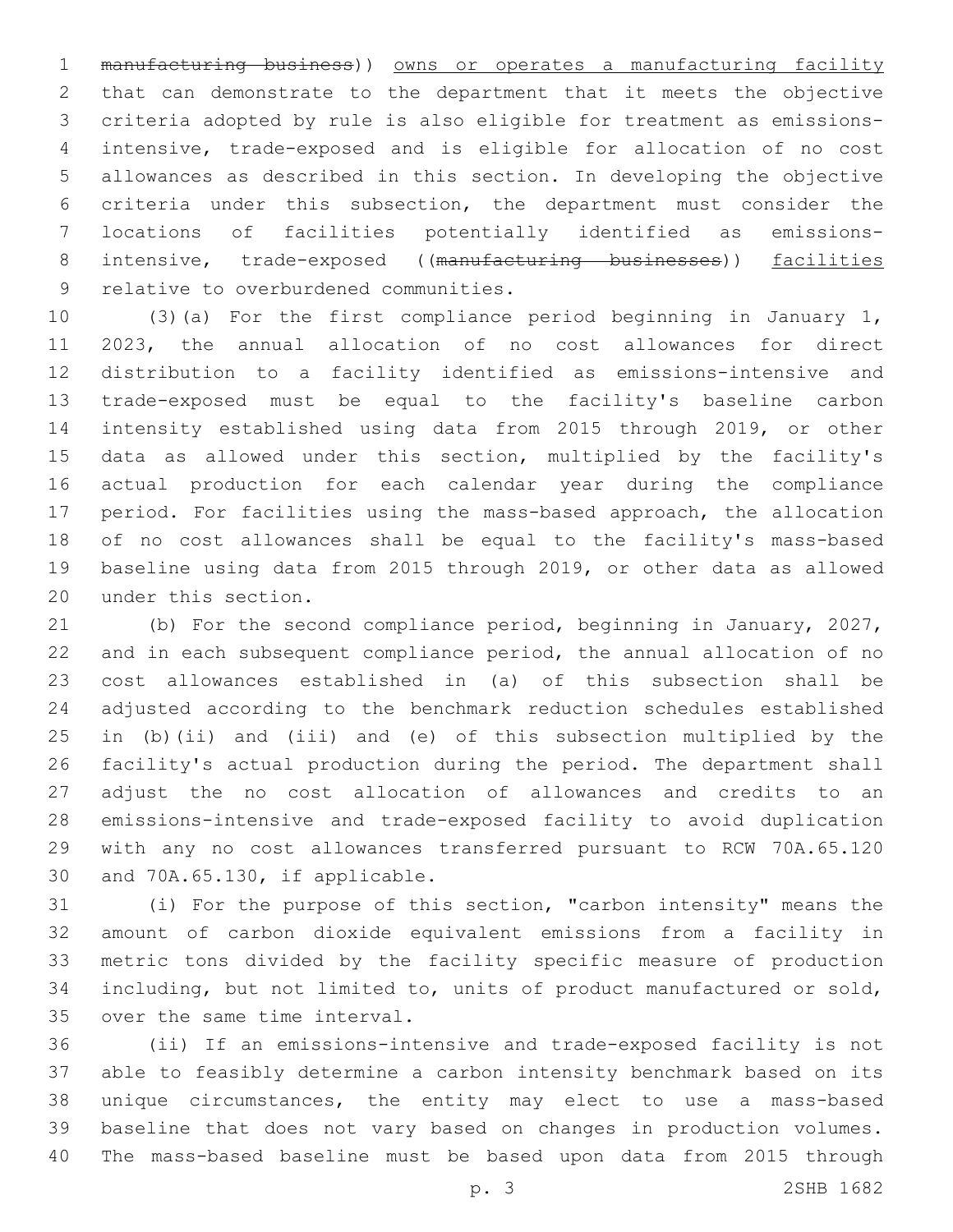2019, unless the emissions-intensive, trade-exposed facility can demonstrate that there have been abnormal periods of operation that materially impacted the facility and the baseline period should be expanded to include years prior to 2015. For each year during the first four-year compliance period that begins January 1, 2023, these facilities must be awarded no cost allowances equal to 100 percent of the facility's mass-based baseline. For each year during the second four-year compliance period that begins January 1, 2027, these facilities must be awarded no cost allowances equal to 97 percent of the facility's mass-based baseline. For each year during the third compliance period that begins January 1, 2031, these facilities must be awarded no cost allowances equal to 94 percent of the facility's mass-based baseline. Except as provided in (b)(iii) of this subsection, if a facility elects to use a mass-based baseline, it may not later convert to a carbon intensity benchmark during the first 16 three compliance periods.

 (iii) A facility with a North American industry classification system code beginning with 3364 that is utilizing a mass-based baseline in (b)(ii) of this subsection must receive an additional no cost allowance allocation under this section in order to accommodate an increase in production that increases its emissions above the baseline on a basis equivalent in principle to those awarded to entities utilizing a carbon intensity benchmark pursuant to this subsection (3)(b). The department shall establish methods to award, for any annual period, additional no cost allowance allocations under this section and, if appropriate based on projected production, to achieve a similar ongoing result through the adjustment of the facility's mass-based baseline. An eligible facility under this subsection that has elected to use a mass-based baseline may not convert to a carbon intensity benchmark until the next compliance 31 period.

 (c)(i) By September 15, 2022, each emissions-intensive, trade- exposed facility shall submit its carbon intensity baseline for the first compliance period to the department. The carbon intensity baseline for the first compliance period must use data from 2015-2019, unless the emissions-intensive, trade-exposed facility can demonstrate that there have been abnormal periods of operation that materially impacted the facility and the baseline period should be 39 expanded to include years prior to 2015.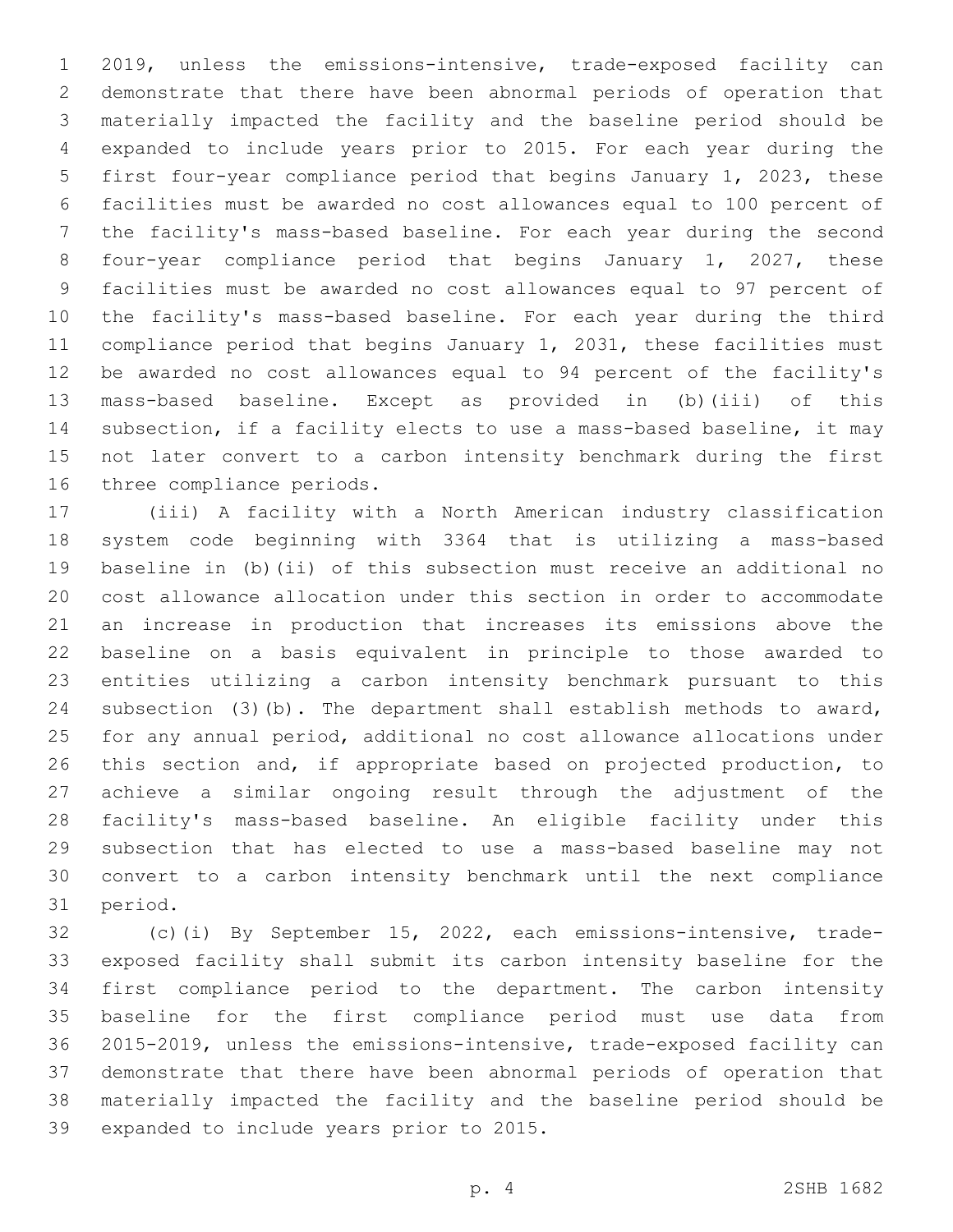(ii) By November 15, 2022, the department shall review and approve each emissions-intensive, trade-exposed facility's baseline 3 carbon intensity for the first compliance period.

 (d) During the first four-year compliance period that begins January 1, 2023, each emissions-intensive, trade-exposed facility must record its facility-specific carbon intensity baseline based on 7 its actual production.

 (e)(i) For the second four-year compliance period that begins January 1, 2027, the second period benchmark for each emissions- intensive, trade-exposed facility is three percent below the first period baseline specified in (a), (b), and (c) of this subsection.

 (ii) For the third four-year compliance period that begins January 1, 2031, the third period benchmark for each emissions- intensive, trade-exposed facility is three percent lower than the 15 second period benchmark.

 (f) Prior to the beginning of either the second, third, or 17 subsequent compliance periods, and only after the completion of the 18 report required in subsection (4) of this section, the department may make an upward adjustment in the next compliance period's benchmark for an emissions-intensive, trade-exposed facility based on the facility's demonstration to the department that additional reductions in carbon intensity or mass emissions are not technically or economically feasible. The department may base the upward adjustment applicable to an emissions-intensive, trade-exposed facility in the next compliance period on the facility's best available technology 26 analysis. The department shall by rule provide for an emissions-27 intensive, trade-exposed ((facilities)) facility to apply to the 28 department for an upwards adjustment to the allocation for direct distribution of no cost allowances based on its facility-specific carbon intensity benchmark or mass emissions baseline. The department 31 shall make adjustments based on:

 (i) A significant change in the emissions use or emissions attributable to the manufacture of an individual good or goods in this state by an emissions-intensive, trade-exposed facility based on a finding by the department that an adjustment is necessary to accommodate for changes in the manufacturing process that have a 37 material impact on emissions;

 (ii) Significant changes to an emissions-intensive, trade-exposed facility's external competitive environment that result in a 40 significant increase in leakage risk; or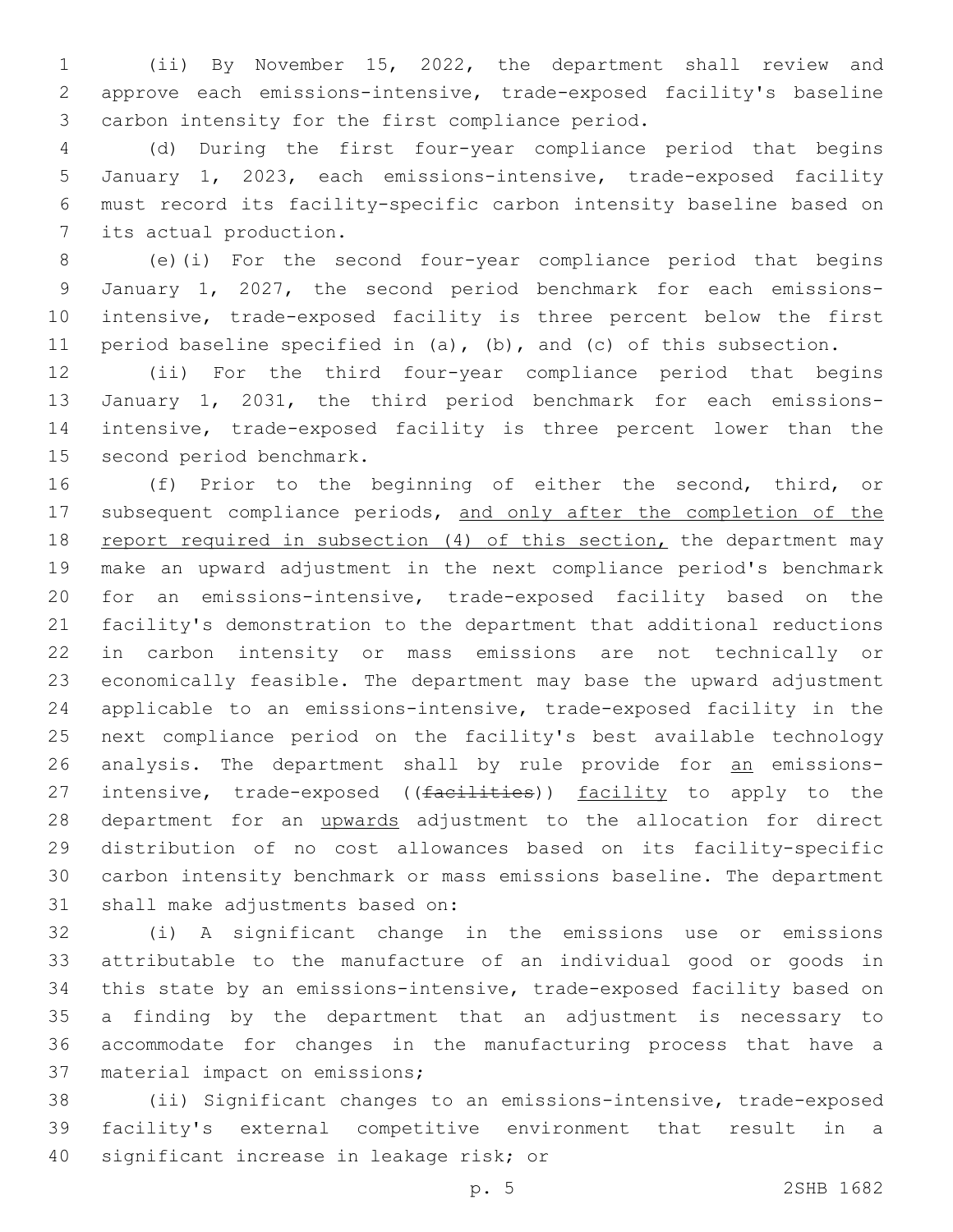(iii) Abnormal operating periods when an emissions-intensive, trade-exposed facility's carbon intensity has been materially affected so that these abnormal operating periods are either excluded or otherwise considered in the establishment of the compliance period 5 carbon intensity benchmarks.

 (4)(a) By December 1, ((2026)) 2024, the department shall provide a report to the appropriate committees of the senate and house of representatives that describes alternative methods for determining the amount and a schedule of allowances to be provided to facilities owned or operated by each covered entity designated as an emissions- intensive, trade-exposed facility from January 1, 2035, through 12 January 1, 2050. In developing the report, the department must 13 consider, among other relevant information, the criteria in the statement of intent with respect to emissions-intensive, trade- exposed industries in section 4 of this act. The report must include a review of global best practices in ensuring against emissions leakage and economic harm to businesses in carbon pricing programs ((and)), describe alternative methods of emissions performance 19 benchmarking, and describe alternative methods of mass-based allocation of no cost allowances. At a minimum, the department must evaluate benchmarks based on both carbon intensity and mass, as well 22 as ((the use of best available technology as a method for)) recommend a process through which an emissions-intensive, trade-exposed facility may demonstrate its use of best available technology as a 25 method of compliance. For each alternative method considered, the 26 report must address any potential impact on the ability of the department to enter into a linkage agreement with another jurisdiction or to remain linked with another jurisdiction. In developing the report, the department shall form an advisory group that ((includes)) must include, but is not limited to, representatives of the manufacturers listed in subsection (1) of this 32 section, other covered entities, environmental organizations, and 33 technical experts.

 (b) If the legislature does not adopt a compliance obligation for emissions-intensive, trade-exposed facilities by December 1, 2027, those facilities must continue to receive allowances as provided in the third four-year compliance period that begins January 1, 2031.

 (5) If the actual emissions of an emissions-intensive, trade- exposed facility exceed the facility's no cost allowances assigned for that compliance period, it must acquire additional compliance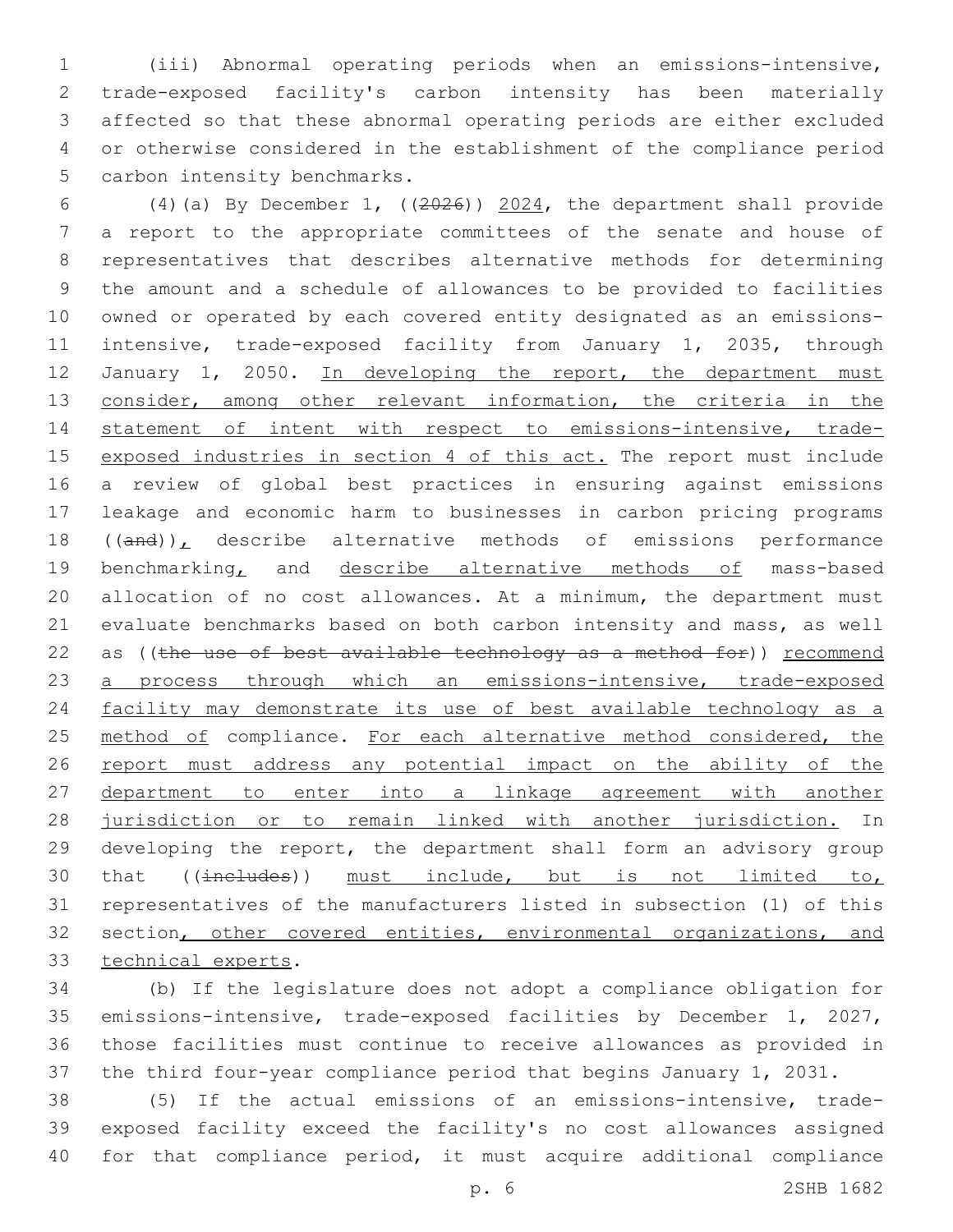instruments such that the total compliance instruments transferred to 2 its compliance account consistent with this chapter ((316, Laws of 2021)) equals emissions during the compliance period. An emissions- intensive, trade-exposed facility must be allowed to bank unused allowances, including for future sale and investment in best available technology when economically feasible. The department shall limit the use of offset credits for compliance by an emissions- intensive, trade-exposed facility, such that the quantity of no cost allowances plus the provision of offset credits does not exceed 100 percent of the facility's total compliance obligation over a 11 compliance period.

 (6) The department must withhold or withdraw the relevant share of allowances allocated to a covered entity under this section in the event that the covered entity ceases production in the state and becomes a closed facility. In the event an entity curtails all production and becomes a curtailed facility, the allowances are retained but cannot be traded, sold, or transferred and are still subject to the emission reduction requirements specified in this section. An owner or operator of a curtailed facility may transfer the allowances to a new operator of the facility that will be operated under the same North American industry classification system codes. If the curtailed facility becomes a closed facility, then all unused allowances will be transferred to the emissions containment reserve. A curtailed facility is not eligible to receive free allowances during a period of curtailment. Any allowances withheld or withdrawn under this subsection must be transferred to the emissions 27 containment reserve.

 (7) An owner or operator of more than one facility receiving no cost allowances under this section may transfer allowances among the 30 eligible facilities.

 (8) Rules adopted by the department under this section must include protocols for allocating allowances at no cost to an eligible facility built after July 25, 2021. The protocols must include consideration of the products and criteria pollutants being produced by the facility, as well as the local environmental and health impacts associated with the facility. For a facility that is built on tribal lands or is determined by the department to impact tribal lands and resources, the protocols must be developed in consultation 39 with the affected tribal nations.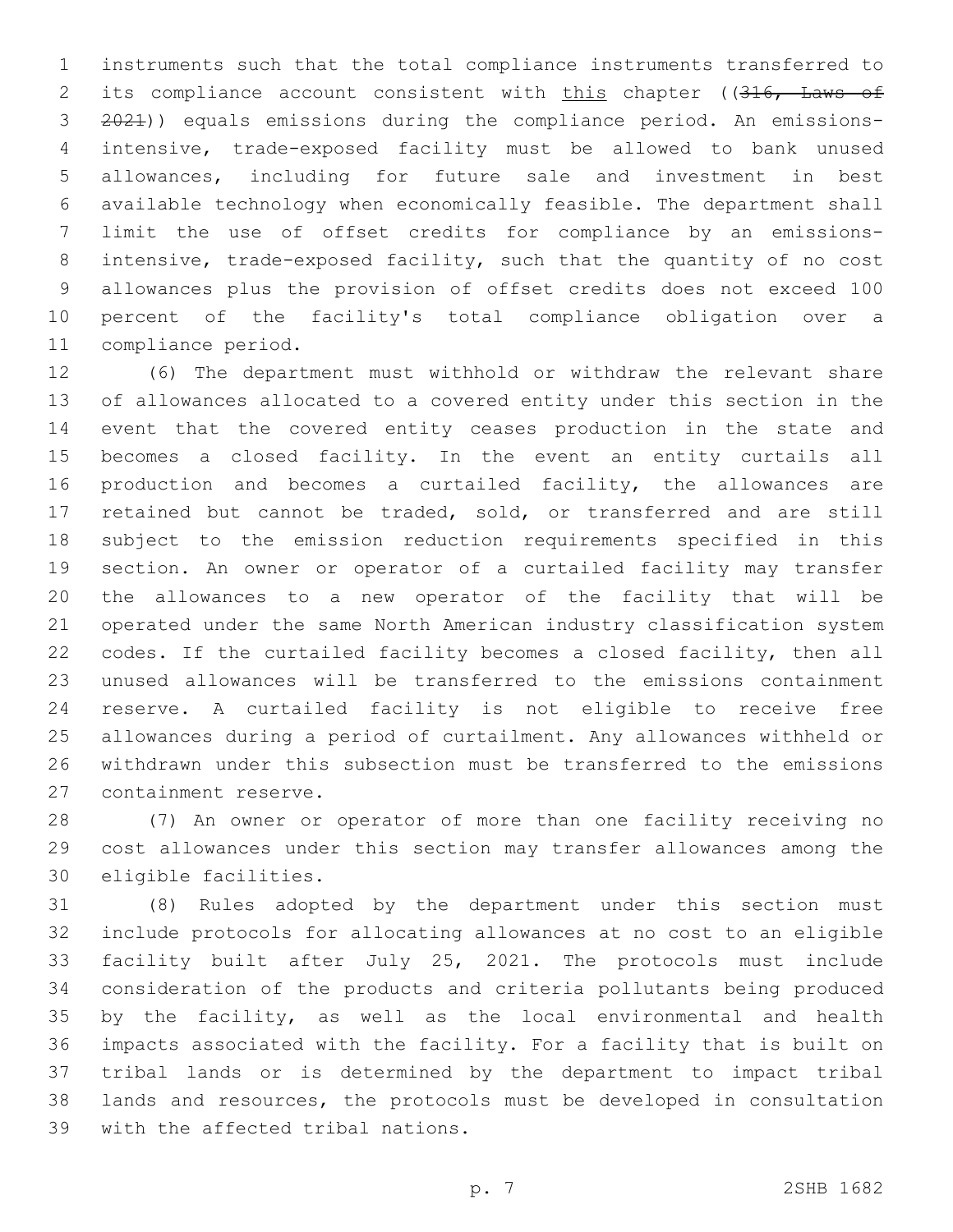(9)(a) In order to support the department's ability to perform best available technology analyses as provided in this section, the department may require a person that owns or operates an emissions- intensive, trade-exposed facility in Washington to provide emission and production information to the department, including information related to: (i) The greenhouse gas emissions of facilities, and emissions 8 units within facilities, owned or operated by the person; 9 (ii) The products, and volumes of such products, produced by 10 facilities owned or operated by the person; (iii) The greenhouse gas emissions intensity associated with products produced by facilities owned or operated by the person; and (iv) Information related to the technology and manufacturing processes used by facilities owned or operated by the person. (b) A person that is subject to an order under (a) of this subsection must provide the requested information within a reasonable 17 period of time as specified by the department, after receipt of the department's order. (c) A person that submits information or records to the department under this subsection may request that the information or 21 records be made available only for the confidential use of the 22 department, the director, or the appropriate division of the department. The director shall give consideration to the request and 24 if this action is not detrimental to the public interest and is 25 otherwise in accordance with the policies and purposes of chapter 26 43.21A RCW, the director may grant the request, in whole or in part,

43.21A.160.

 **Sec. 2.** RCW 70A.65.230 and 2021 c 316 s 26 are each amended to read as follows:30

for the information to remain confidential as authorized in RCW

 (1) It is the intent of the legislature that each year the total investments made through the carbon emissions reduction account created in RCW 70A.65.240, the climate commitment account created in RCW 70A.65.260, the natural climate solutions account created in RCW 70A.65.270, and the air quality and health disparities improvement account created in RCW 70A.65.280, achieve the following:

 (a) A minimum of not less than 35 percent and a goal of 40 percent of total investments that provide direct and meaningful benefits to vulnerable populations within the boundaries of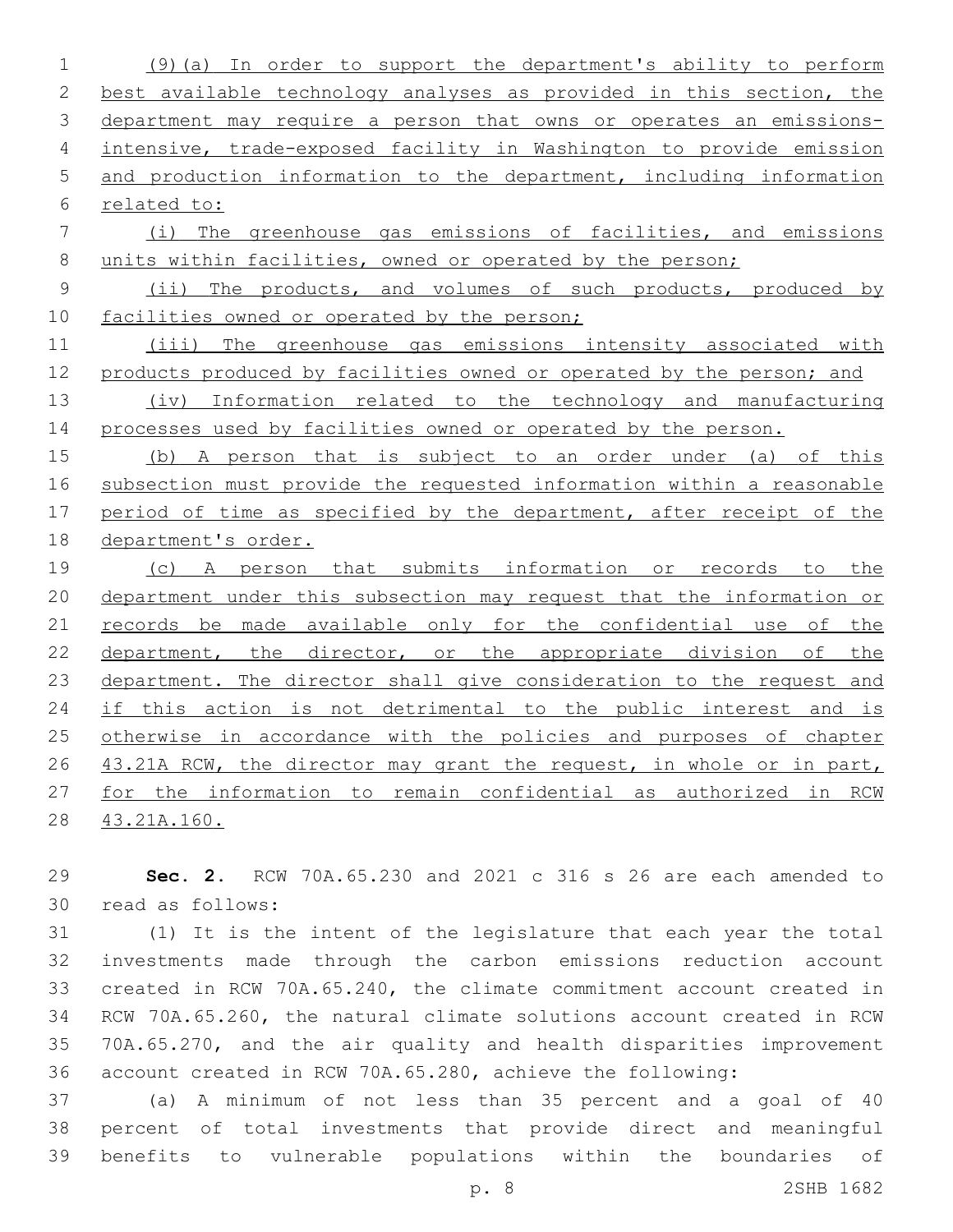overburdened communities identified under chapter 314, Laws of 2021; 2 and

 (b) In addition to the requirements of (a) of this subsection, a minimum of not less than 10 percent of total investments that are used for programs, activities, or projects formally supported by a resolution of an Indian tribe, with priority given to otherwise qualifying projects directly administered or proposed by an Indian tribe. An investment that meets the requirements of both this subsection (1)(b) and (a) of this subsection may count toward the 10 minimum percentage targets for both subsections.

 (2) The expenditure of moneys under this chapter must be consistent with applicable federal, state, and local laws, and treaty rights including, but not limited to, prohibitions on uses of funds 14 imposed by the state Constitution.

 (3) For the purposes of this section, "benefits" means 16 investments or activities that:

 (a) Reduce vulnerable population characteristics, environmental burdens, or associated risks that contribute significantly to the cumulative impact designation of highly impacted communities;

 (b) Meaningfully protect an overburdened community from, or support community response to, the impacts of air pollution or 22 climate change; or

 (c) Meet a community need identified by vulnerable members of the community that is consistent with the intent of this chapter.

 (4) The state must develop a process by which to evaluate the impacts of the investments made under this chapter, work across state agencies to develop and track priorities across the different eligible funding categories, and work with the environmental justice 29 council pursuant to RCW 70A.65.040.

 (((5) No expenditures may be made from the carbon emissions reduction account created in RCW 70A.65.240, the climate investment account created in RCW 70A.65.250, or the air quality and health disparities improvement account created in RCW 70A.65.280 if, by April 1, 2023, the legislature has not considered and enacted request legislation brought forth by the department under RCW 70A.65.060 that outlines a compliance pathway specific to emissions-intensive, trade- exposed businesses for achieving their proportionate share of the 38 state's emissions reduction limits through 2050.))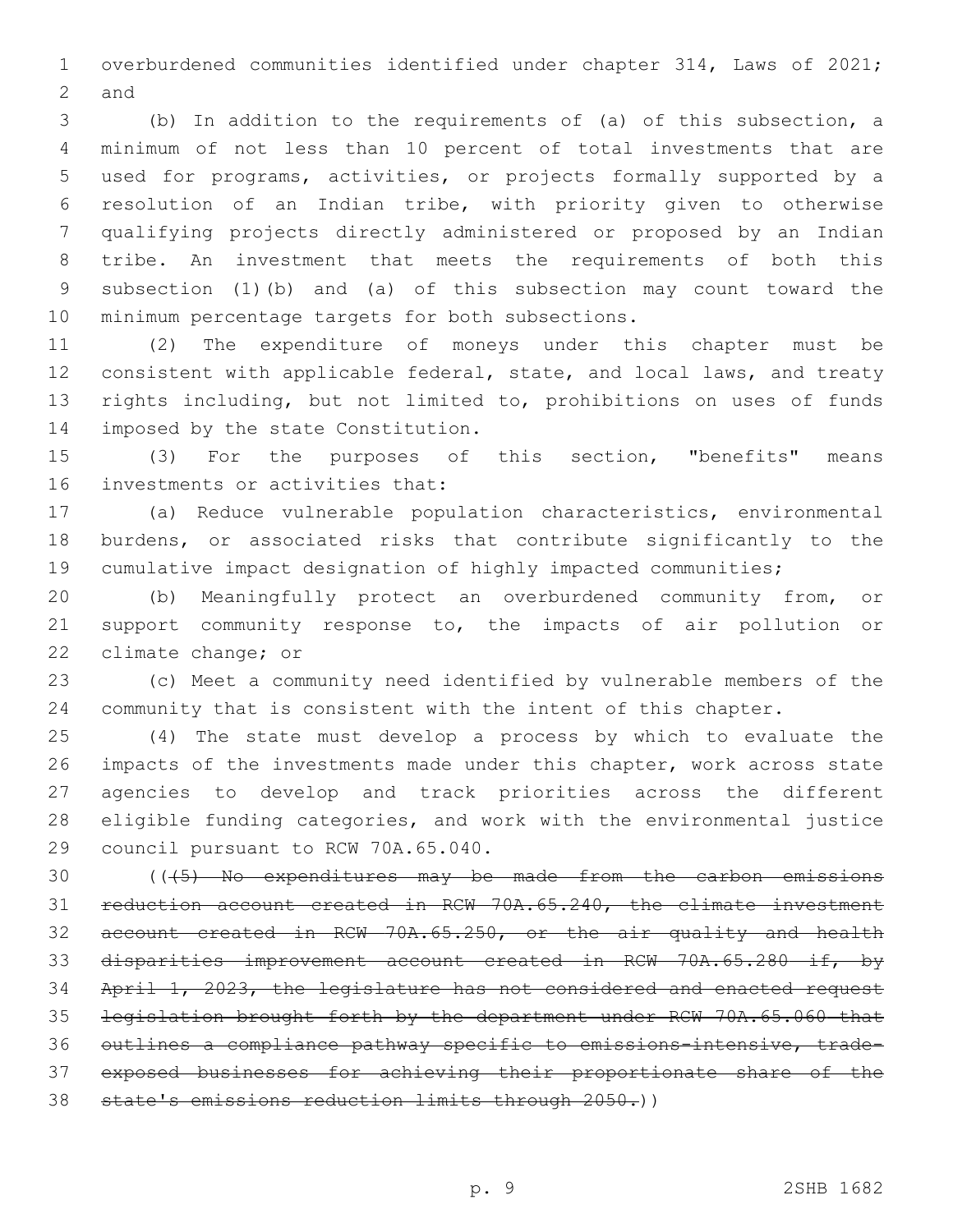**Sec. 3.** RCW 70A.65.260 and 2021 c 316 s 29 are each amended to 2 read as follows:

 (1) The climate commitment account is created in the state treasury. The account must receive moneys distributed to the account from the climate investment account created in RCW 70A.65.250. Moneys in the account may be spent only after appropriation. Projects, activities, and programs eligible for funding from the account must be physically located in Washington state and include, but are not 9 limited to, the following:

 (a) Implementing the working families tax rebate in RCW 11 82.08.0206;

 (b) Supplementing the growth management planning and environmental review fund established in RCW 36.70A.490 for the purpose of making grants or loans to local governments for the purposes set forth in RCW 43.21C.240, 43.21C.031, 36.70A.500, and 36.70A.600, for costs associated with RCW 36.70A.610, and to cover costs associated with the adoption of optional elements of comprehensive plans consistent with RCW 43.21C.420;

 (c) Programs, activities, or projects that reduce and mitigate impacts from greenhouse gases and copollutants in overburdened communities, including strengthening the air quality monitoring network to measure, track, and better understand air pollution levels and trends and to inform the analysis, monitoring, and pollution 24 reduction measures required in RCW 70A.65.020;

 (d) Programs, activities, or projects that deploy renewable energy resources, such as solar and wind power, and projects to deploy distributed generation, energy storage, demand-side technologies and strategies, and other grid modernization projects;

 (e) Programs, activities, or projects that increase the energy efficiency or reduce greenhouse gas emissions of industrial facilities including, but not limited to, proposals to implement combined heat and power, district energy, or on-site renewables, such as solar and wind power, to upgrade the energy efficiency of existing equipment, to reduce process emissions, and to switch to less 35 emissions-intensive fuel sources, including programs, activities, or projects that reduce covered emissions of facilities identified as emissions-intensive, trade-exposed industries pursuant to RCW 38 70A.65.110;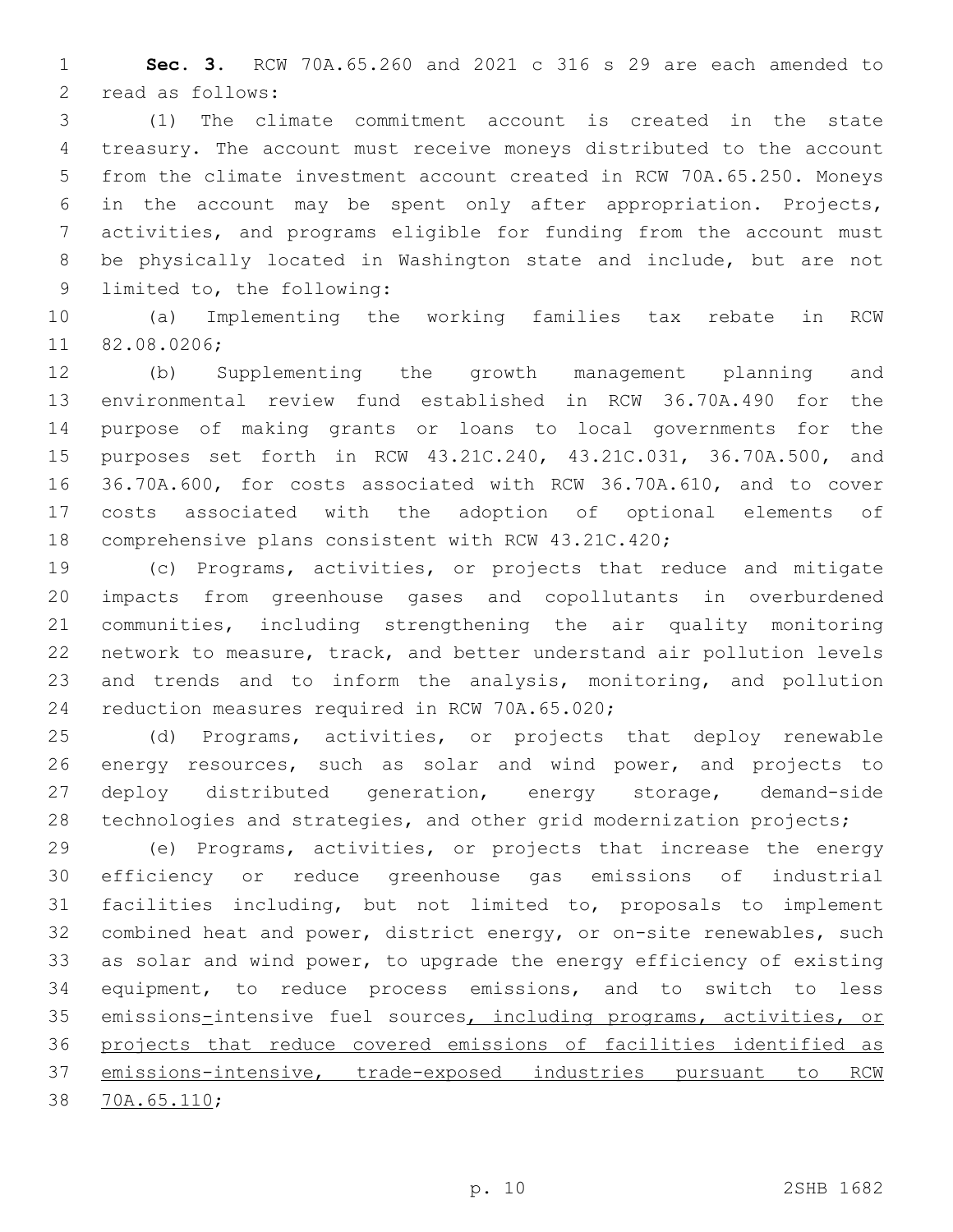(f) Programs, activities, or projects that achieve energy efficiency or emissions reductions in the agricultural sector 3 including:

(i) Fertilizer management;4

5 (ii) Soil management;

(iii) Bioenergy;6

(iv) Biofuels;7

 (v) Grants, rebates, and other financial incentives for agricultural harvesting equipment, heavy-duty trucks, agricultural pump engines, tractors, and other equipment used in agricultural 11 operations;

 (vi) Grants, loans, or any financial incentives to food processors to implement projects that reduce greenhouse gas 14 emissions;

15 (vii) Renewable energy projects;

(viii) Farmworker housing weatherization programs;

17 (ix) Dairy digester research and development;

18 (x) Alternative manure management; and

19 (xi) Eligible fund uses under RCW 89.08.615;

 (g) Programs, activities, or projects that increase energy efficiency in new and existing buildings, or that promote low carbon architecture, including use of newly emerging alternative building materials that result in a lower carbon footprint in the built environment over the life cycle of the building and component 25 building materials;

 (h) Programs, activities, or projects that promote the electrification and decarbonization of new and existing buildings, including residential, commercial, and industrial buildings;

 (i) Programs, activities, or projects that improve energy efficiency, including district energy, and investments in market transformation of high efficiency electric appliances and equipment 32 for space and water heating;

 (j) Clean energy transition and assistance programs, activities, or projects that assist affected workers or people with lower incomes during the transition to a clean energy economy, or grow and expand clean manufacturing capacity in communities across Washington state 37 including, but not limited to:

 (i) Programs, activities, or projects that directly improve energy affordability and reduce the energy burden of people with lower incomes, as well as the higher transportation fuel burden of

p. 11 2SHB 1682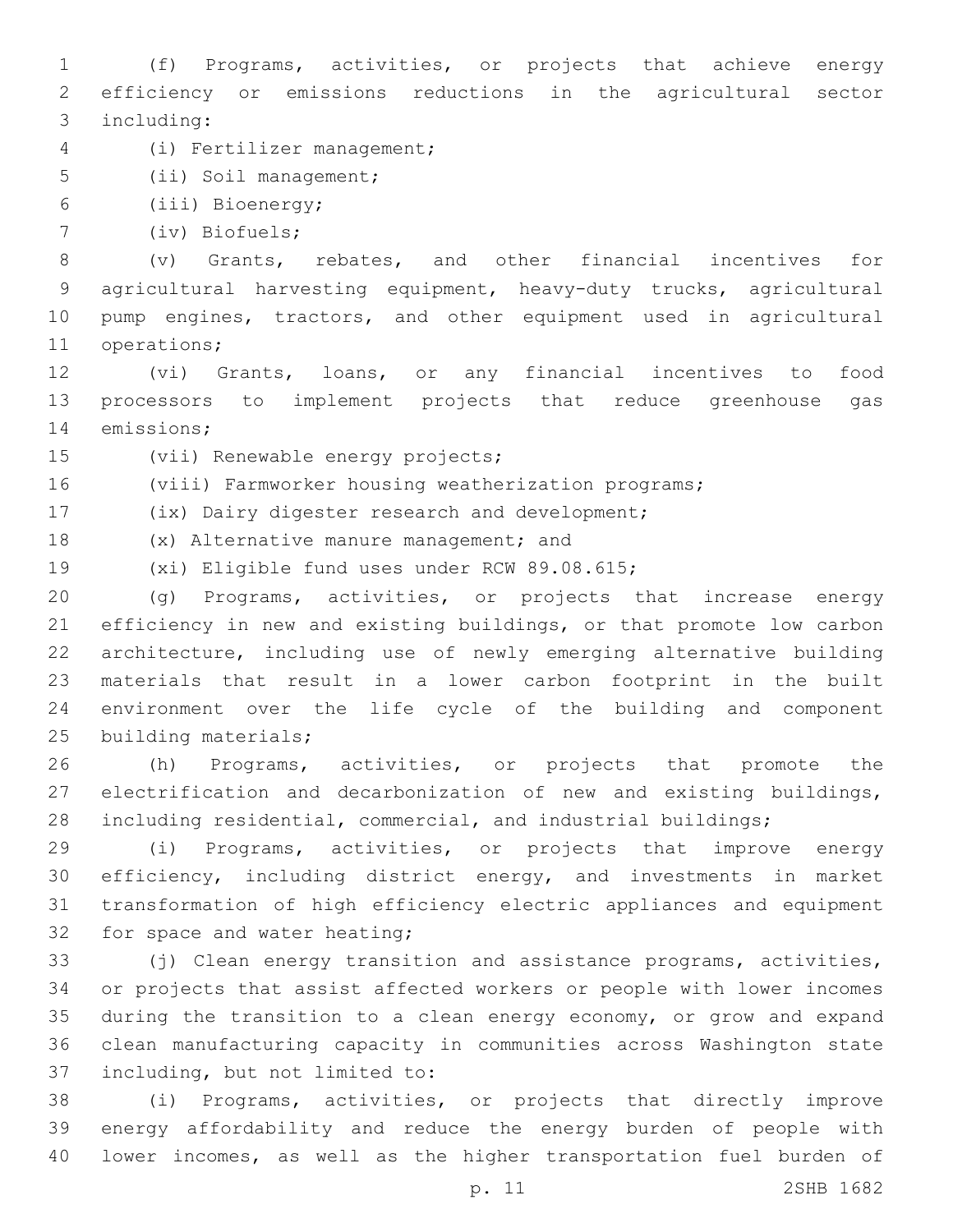rural residents, such as bill assistance, energy efficiency, and 2 weatherization programs;

 (ii) Community renewable energy projects that allow qualifying participants to own or receive the benefits of those projects at 5 reduced or no cost;

 (iii) Programs, activities, or other worker-support projects for bargaining unit and nonsupervisory fossil fuel workers who are affected by the transition away from fossil fuels to a clean energy economy. Worker support may include, but is not limited to: (A) Full wage replacement, health benefits, and pension contributions for every worker within five years of retirement; (B) full wage 12 replacement, health benefits, and pension contributions for every worker with at least one year of service for each year of service up to five years of service; (C) wage insurance for up to five years for workers reemployed who have more than five years of service; (D) up to two years of retraining costs, including tuition and related costs, based on in-state community and technical college costs; (E) peer counseling services during transition; (F) employment placement services, prioritizing employment in the clean energy sector; and (G) 20 relocation expenses;

 (iv) Direct investment in workforce development, via technical education, community college, institutions of higher education, apprenticeships, and other programs including, but not limited to:

 (A) Initiatives to develop a forest health workforce established 25 under RCW 76.04.521; and

 (B) Initiatives to develop new education programs, emerging fields, or jobs pertaining to the clean energy economy;

 (v) Transportation, municipal service delivery, and technology investments that increase a community's capacity for clean manufacturing, with an emphasis on communities in greatest need of job creation and economic development and potential for commute 32 reduction;

 (k) Programs, activities, or projects that reduce emissions from landfills and waste-to-energy facilities through diversion of organic materials, methane capture or conversion strategies, or other means;

 (l) Carbon dioxide removal projects, programs, and activities; 37 and

 (m) Activities to support efforts to mitigate and adapt to the effects of climate change affecting Indian tribes, including capital investments in support of the relocation of Indian tribes located in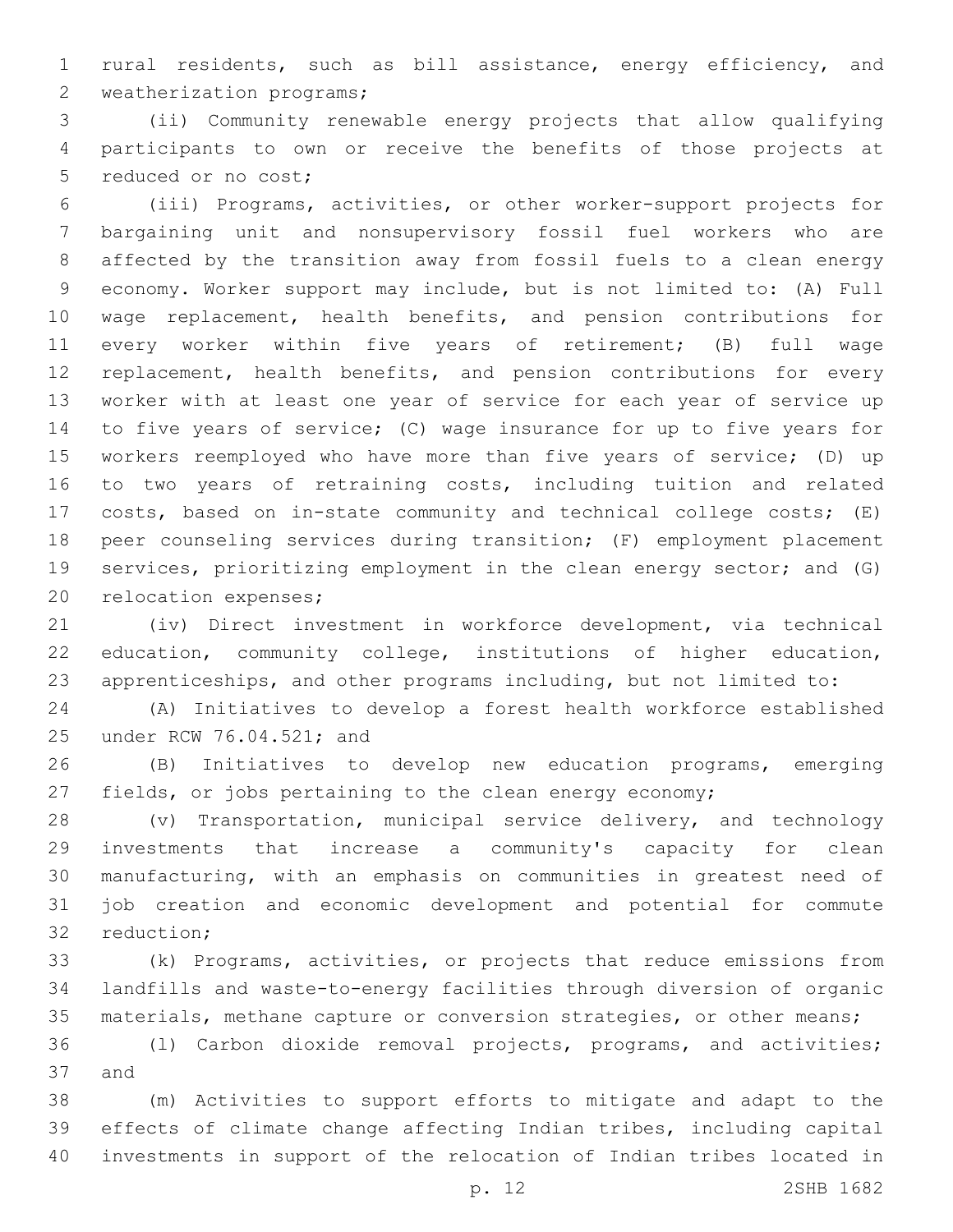areas at heightened risk due to anticipated sea level rise, flooding, or other disturbances caused by climate change. The legislature intends to dedicate at least \$50,000,000 per biennium from the account for purposes of this subsection.4

 (2) Moneys in the account may not be used for projects or activities that would violate tribal treaty rights or result in significant long-term damage to critical habitat or ecological functions. Investments from this account must result in long-term environmental benefits and increased resilience to the impacts of 10 climate change.

 NEW SECTION. **Sec. 4.** A new section is added to chapter 70A.65 12 RCW to read as follows:

 (1) This section constitutes a statement of legislative intent with respect to amending, at a future date, the allocation of allowances to emissions-intensive, trade-exposed facilities under RCW 70A.65.110. Nothing in this section may be construed to establish, 17 amend, or eliminate a right, duty, or compliance obligation or other obligation under this chapter or any other state law.

 (2) It is the intent of the legislature, in establishing a policy applicable to emissions-intensive, trade-exposed facilities, to:

 (a) Ensure that emissions-intensive, trade-exposed industries achieve their proportionate share of the state's emissions limits established in RCW 70A.45.020 and avoid leakage of emissions and  $24 \text{ jobs}$ ;

 (b) Reduce criteria air pollution and environmental health disparities, particularly in overburdened communities as defined in 27 chapter 70A.02 RCW; and

 (c) Synchronize Washington's policy for reducing industrial emissions with carbon border adjustment mechanisms as they are adopted by other jurisdictions that have enacted a carbon price, in a manner consistent with international trade law and the United States Constitution.32

 (3) It is the intent of the legislature, upon establishing a permanent policy applicable to emissions-intensive, trade-exposed 35 facilities, to:

 (a) Transition industrial boilers used in manufacturing to nonemitting technology, with a prioritization of transitioning:

 (i) Boilers that burn coal or oil, followed by boilers that burn 39 gas;

p. 13 2SHB 1682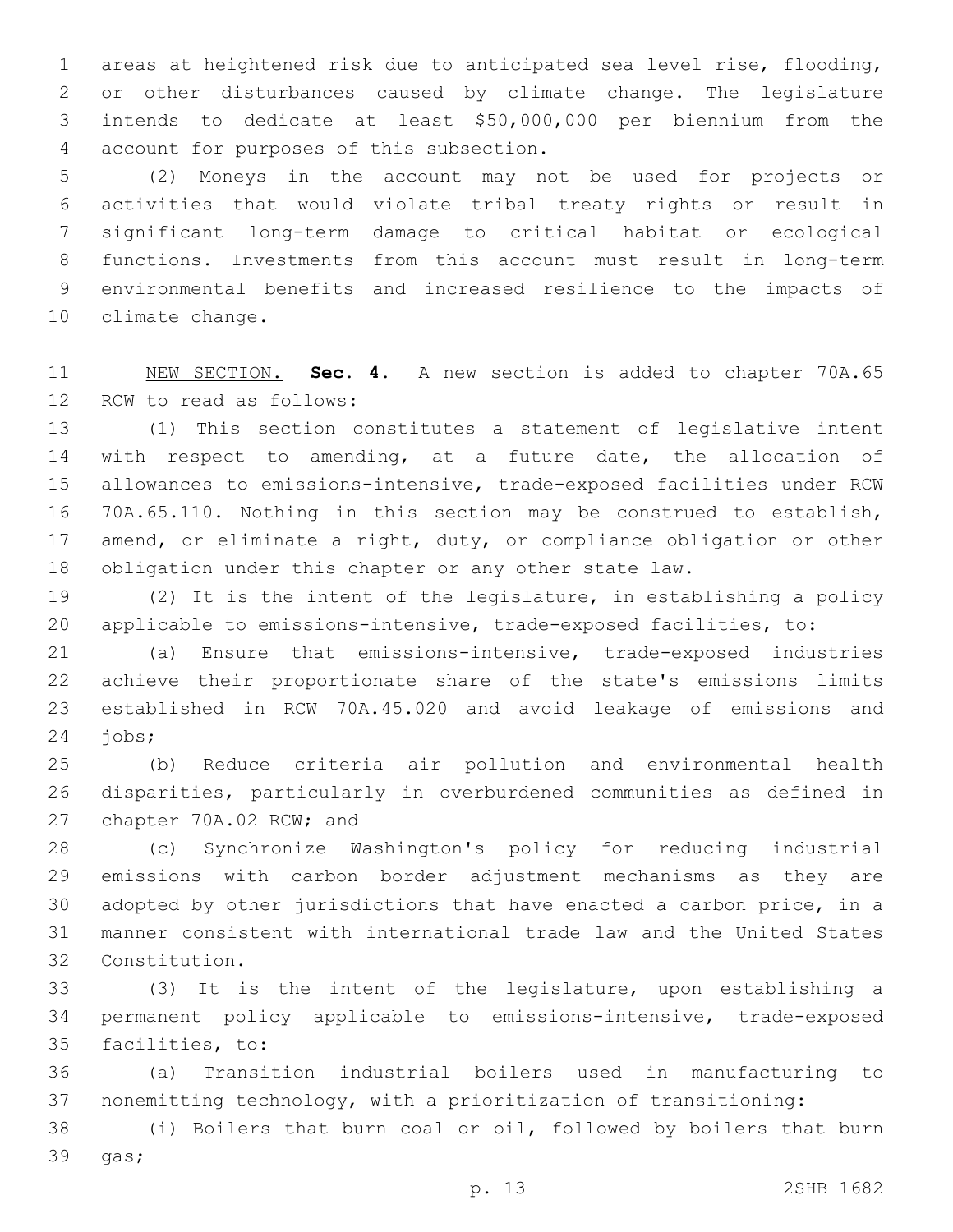(ii) Boilers that are less energy-efficient or emissions-efficient over boilers that are comparatively more efficient; and

3 (iii) Larger boilers over smaller boilers;

 (b) Transition industrial technologies that require temperatures that cannot be produced by electricity to renewable natural gas, renewable hydrogen, or other lower-emissions technologies;

 (c) Maximize the use of building materials produced using versions of lower-emissions manufacturing processes, such as:

 (i) Lower-emissions steel as compared to other forms of steel, prioritizing: (A) Recycled steel, followed by lower-emissions steel produced using renewable hydrogen or molten oxide electrolysis; and (B) to phase out the use of steel produced in a blast furnace; and

(ii) Low-clinker cement as compared to other forms of cement;

 (d) Encourage recycling of emissions-intensive or energy- intensive products, including steel, aluminum, plastic, concrete, textiles, glass, and paper, where such recycling is less emissions- intensive from a life-cycle perspective than using nonrecycled 18 manufacturing inputs; and

 (e) Implement carbon capture and sequestration for the most difficult to decarbonize industrial processes, including cement 21 production.

 (4) It is the intent of the legislature to ensure that, just as emissions-intensive, trade-exposed facilities are given special consideration under this chapter due to their unique competitive environment and emissions portfolios, the compliance obligations of district energy facilities with emissions-intensive processes and unique commercial characteristics be established with special consideration given to the competitive market environment in which such facilities operate and the particular aspects of their emissions portfolios and potential for emission reductions or emission rate 31 reductions to be achieved at such facilities.

 **Sec. 5.** RCW 70A.65.010 and 2021 c 316 s 2 are each amended to read as follows:33

 The definitions in this section apply throughout this chapter 35 unless the context clearly requires otherwise.

 (1) "Allowance" means an authorization to emit up to one metric 37 ton of carbon dioxide equivalent.

 (2) "Allowance price containment reserve" means an account maintained by the department with allowances available for sale

p. 14 2SHB 1682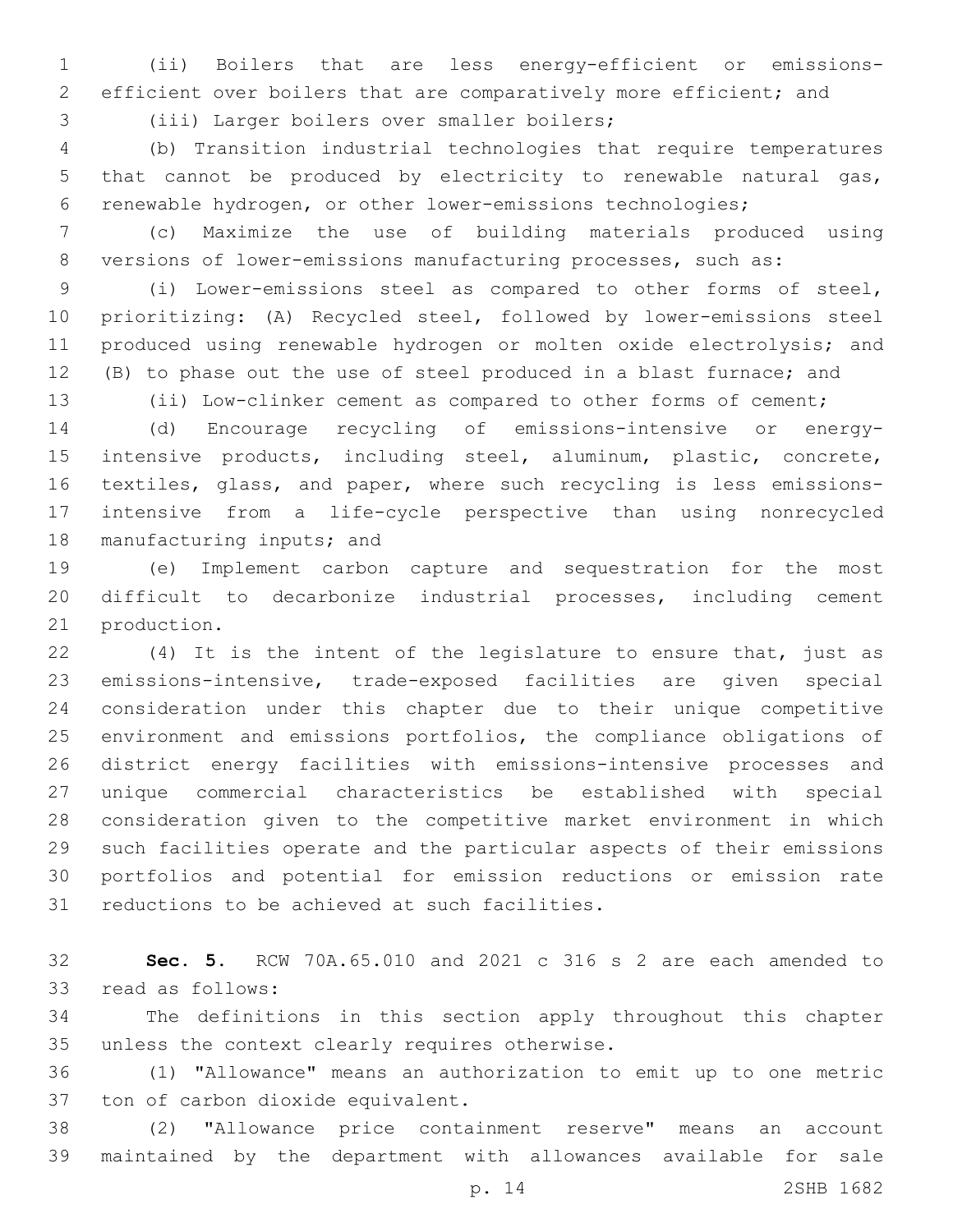through separate reserve auctions at predefined prices to assist in containing compliance costs for covered and opt-in entities in the event of unanticipated high costs for compliance instruments.

 (3) "Annual allowance budget" means the total number of greenhouse gas allowances allocated for auction and distribution for 6 one calendar year by the department.

 (4) "Asset controlling supplier" means any entity that owns or operates interconnected electricity generating facilities or serves as an exclusive marketer for these facilities even though it does not own them, and has been designated by the department and received a department-published emissions factor for the wholesale electricity procured from its system. The department shall use a methodology consistent with the methodology used by an external greenhouse gas emissions trading program that shares the regional electricity transmission system. Electricity from an asset controlling supplier 16 is considered a specified source of electricity.

 (5) "Auction" means the process of selling greenhouse gas 18 allowances by offering them up for bid, taking bids, and then 19 distributing the allowances to winning bidders.

 (6) "Auction floor price" means a price for allowances below which bids at auction are not eligible to be accepted.

 (7) "Auction purchase limit" means the limit on the number of allowances one registered entity or a group of affiliated registered entities may purchase from the share of allowances sold at an 25 auction.

 (8) "Balancing authority" means the responsible entity that integrates resource plans ahead of time, maintains load-interchange- generation balance within a balancing authority area, and supports 29 interconnection frequency in real time.

 (9) "Balancing authority area" means the collection of generation, transmission, and load within the metered boundaries of a balancing authority. A balancing authority maintains load-resource 33 balance within this area.

 (10) "Best available technology" means a technology or technologies that will achieve the greatest reduction in greenhouse gas emissions, taking into account the fuels, processes, and equipment used by facilities to produce goods of comparable type, quantity, and quality. Best available technology must be technically feasible, commercially available, economically viable, not create excessive environmental impacts, and be compliant with all applicable

p. 15 2SHB 1682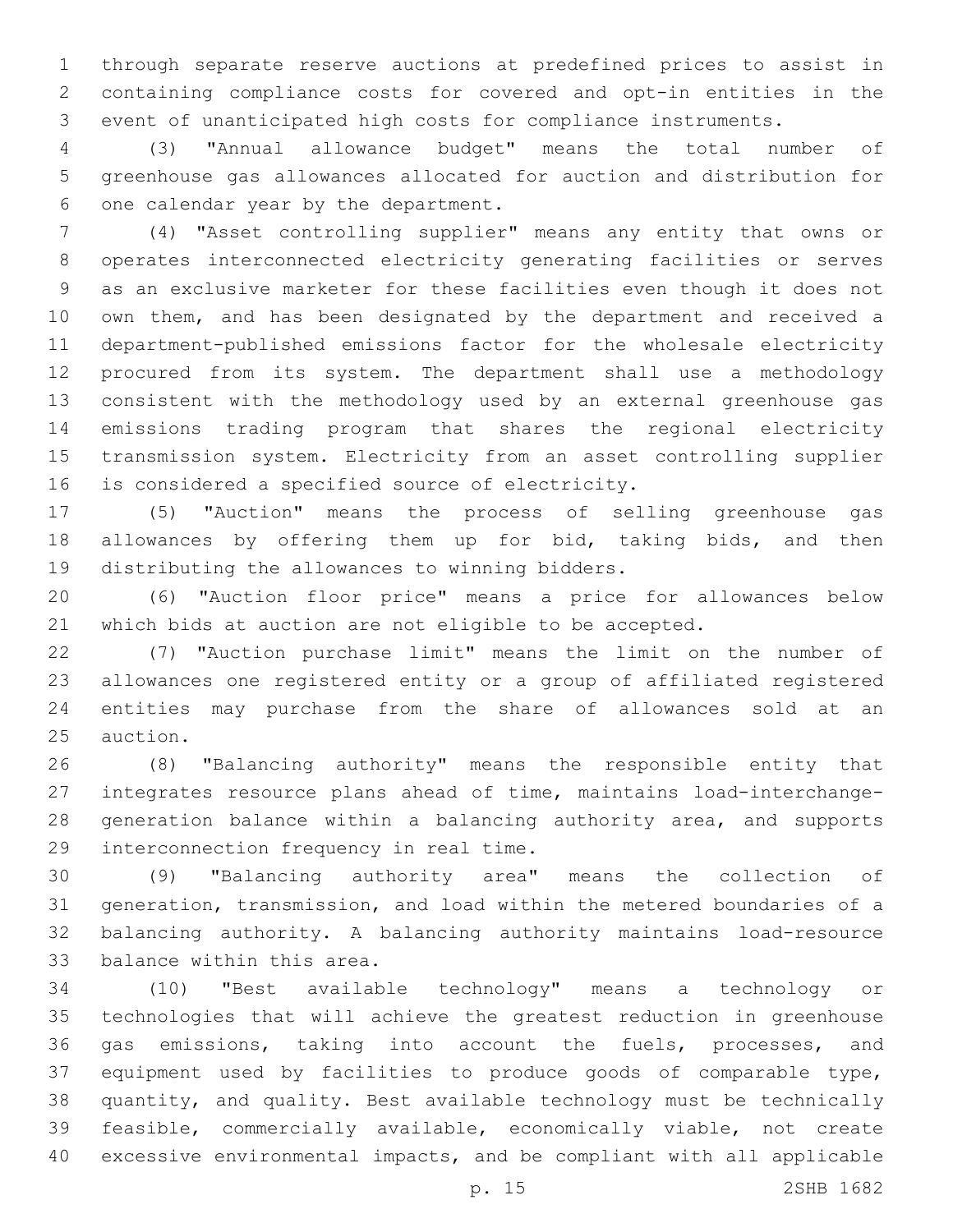laws while not changing the characteristics of the good being 2 manufactured.

 (11) "Biomass" means nonfossilized and biodegradable organic material originating from plants, animals, and microorganisms, including products, by-products, residues, and waste from agriculture, forestry, and related industries as well as the nonfossilized and biodegradable organic fractions of industrial waste, including gases and liquids recovered from the decomposition of nonfossilized and biodegradable organic material.

 (12) "Biomass-derived fuels," "biomass fuels," or "biofuels" means fuels derived from biomass that have at least 40 percent lower greenhouse gas emissions based on a full life-cycle analysis when compared to petroleum fuels for which biofuels are capable as serving 14 as a substitute.

 (13) "Carbon dioxide equivalents" means a measure used to compare the emissions from various greenhouse gases based on their global 17 warming potential.

 (14) "Carbon dioxide removal" means deliberate human activities removing carbon dioxide from the atmosphere and durably storing it in geological, terrestrial, or ocean reservoirs, or in products. "Carbon dioxide removal" includes existing and potential anthropogenic enhancement of biological or geochemical sinks and including, but not limited to, carbon mineralization and direct air capture and storage.

 (15) "Climate commitment" means the process and mechanisms to ensure a coordinated and strategic approach to advancing climate resilience and environmental justice and achieving an equitable and 27 inclusive transition to a carbon neutral economy.

 (16) "Climate resilience" is the ongoing process of anticipating, preparing for, and adapting to changes in climate and minimizing negative impacts to our natural systems, infrastructure, and communities. For natural systems, increasing climate resilience involves restoring and increasing the health, function, and integrity of our ecosystems and improving their ability to absorb and recover from climate-affected disturbances. For communities, increasing climate resilience means enhancing their ability to understand, prevent, adapt, and recover from climate impacts to people and infrastructure.37

 (17) "Closed facility" means a facility at which the current owner or operator has elected to permanently stop production and will 40 no longer be an emissions source.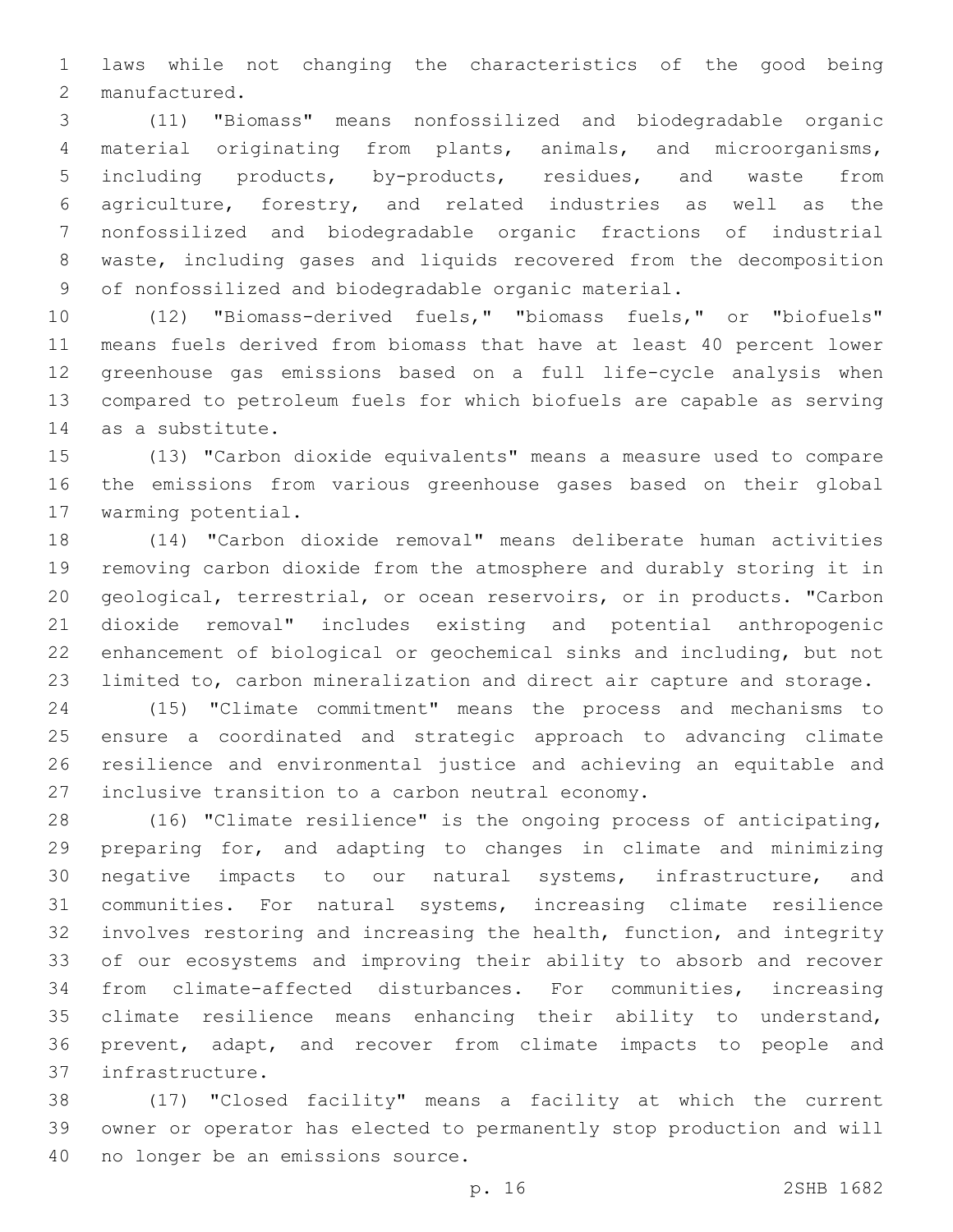(18) "Compliance instrument" means an allowance or offset credit issued by the department or by an external greenhouse gas emissions trading program to which Washington has linked its greenhouse gas emissions cap and invest program. One compliance instrument is equal 5 to one metric ton of carbon dioxide equivalent.

 (19) "Compliance obligation" means the requirement to submit to the department the number of compliance instruments equivalent to a covered or opt-in entity's covered emissions during the compliance 9 period.

 (20) "Compliance period" means the four-year period for which the compliance obligation is calculated for covered entities.

 (21) "Cost burden" means the impact on rates or charges to customers of electric utilities in Washington state for the incremental cost of electricity service to serve load due to the compliance cost for greenhouse gas emissions caused by the program. Cost burden includes administrative costs from the utility's 17 participation in the program.

 (22) "Covered emissions" means the emissions for which a covered entity has a compliance obligation under RCW 70A.65.080.

 (23) "Covered entity" means a person that is designated by the department as subject to RCW 70A.65.060 through 70A.65.210.

 (24) "Cumulative environmental health impact" has the same 23 meaning as provided in RCW 70A.02.010.

 (25) "Curtailed facility" means a facility at which the owner or operator has temporarily suspended production but for which the owner or operator maintains operating permits and retains the option to 27 resume production if conditions become amenable.

(26) "Department" means the department of ecology.

(27) "Electricity importer" means:29

 (a) For electricity that is scheduled with a NERC e-tag to a final point of delivery into a balancing authority area located entirely within the state of Washington, the electricity importer is identified on the NERC e-tag as the purchasing-selling entity on the last segment of the tag's physical path with the point of receipt located outside the state of Washington and the point of delivery 36 located inside the state of Washington;

 (b) For facilities physically located outside the state of Washington with the first point of interconnection to a balancing authority area located entirely within the state of Washington when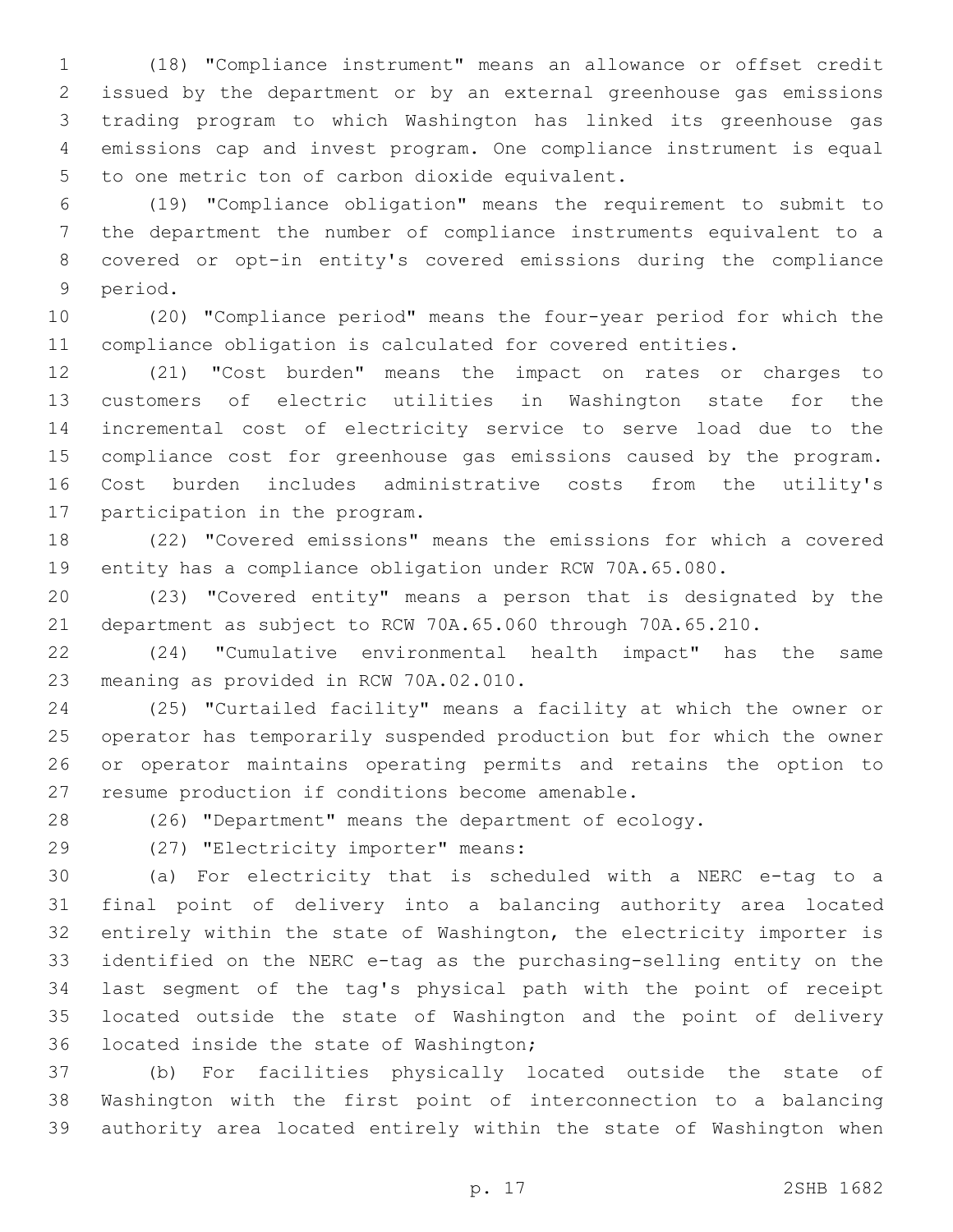the electricity is not scheduled on a NERC e-tag, the electricity 2 importer is the facility operator or owner;

 (c) For electricity imported through a centralized market, the electricity importer will be defined by rule consistent with the 5 rules required under RCW 70A.65.080(1)(c);

 (d) For electricity from facilities allocated to serve retail electricity customers of a multijurisdictional electric company, the 8 electricity importer is the multijurisdictional electric company;

 (e) If the importer identified under (a) of this subsection is a federal power marketing administration over which the state of Washington does not have jurisdiction, and the federal power marketing administration has not voluntarily elected to comply with the program, then the electricity importer is the next purchasing- selling entity in the physical path on the NERC e-tag, or if no additional purchasing-selling entity over which the state of Washington has jurisdiction, then the electricity importer is the electric utility that operates the Washington transmission or distribution system, or the generation balancing authority;

 (f) For electricity that is imported into the state by a federal power marketing administration and sold to a public body or cooperative customer or direct service industrial customer located in Washington pursuant to section 5(b) or (d) of the Pacific Northwest electric power planning and conservation act of 1980, P.L. 96-501, 24 the electricity importer is the federal marketing administration;

 (g) If the importer identified under (f) of this subsection has not voluntarily elected to comply with the program, then the electricity importer is the public body or cooperative customer or 28 direct service industrial customer; or

 (h) For electricity from facilities allocated to a consumer-owned utility inside the state of Washington from a multijurisdictional consumer-owned utility, the electricity importer is the consumer-32 owned utility inside the state of Washington.

 (28) "Emissions containment reserve allowance" means a conditional allowance that is withheld from sale at an auction by the department or its agent to secure additional emissions reductions in the event prices fall below the emissions containment reserve trigger 37 price.

 (29) "Emissions containment reserve trigger price" means the price below which allowances will be withheld from sale by the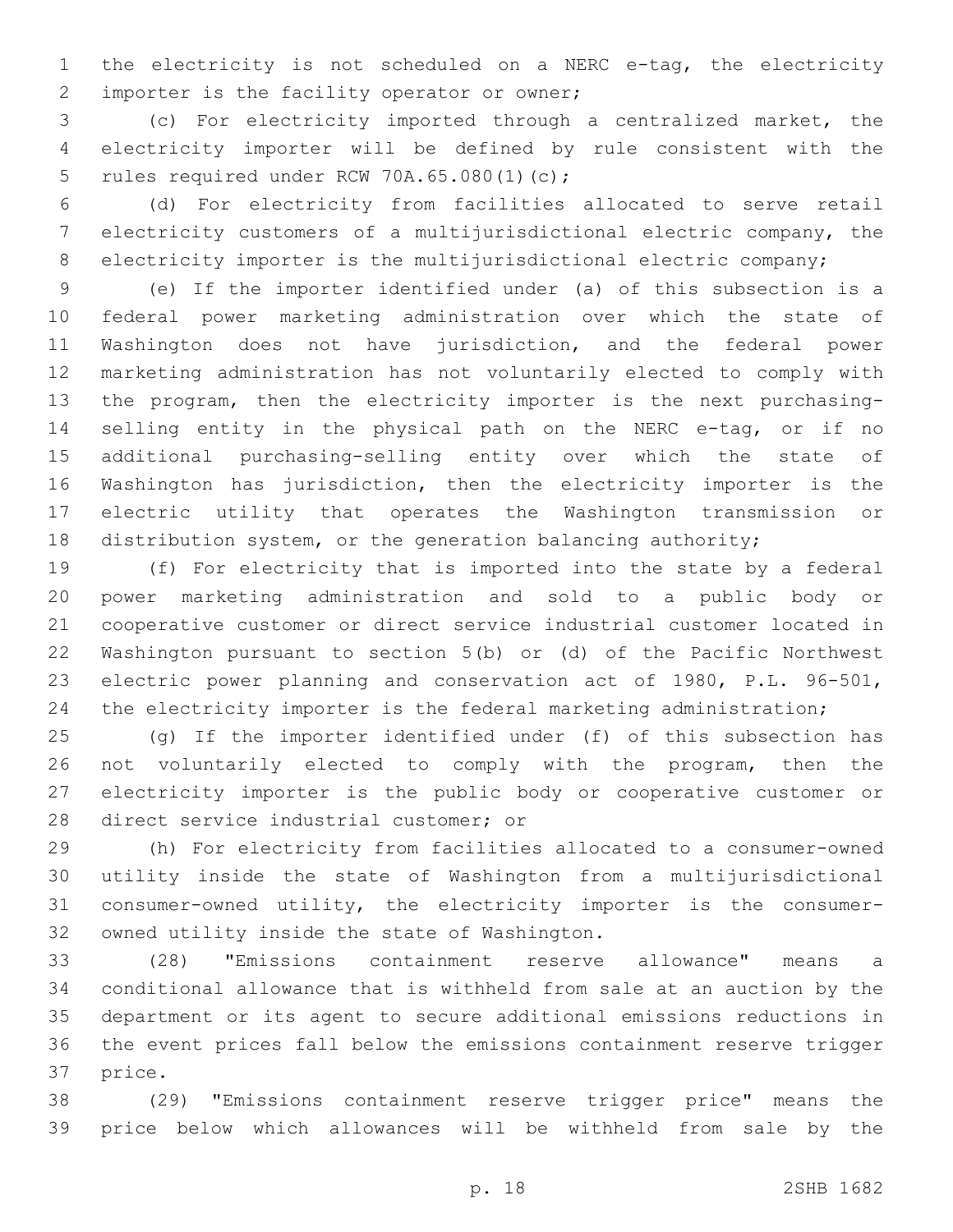department or its agent at an auction, as determined by the 2 department by rule.

 (30) "Emissions threshold" means the greenhouse gas emission level at or above which a person has a compliance obligation.

 (31) "Environmental benefits" has the same meaning as defined in 6 RCW 70A.02.010.

 (32) "Environmental harm" has the same meaning as defined in RCW 70A.02.010.8

 (33) "Environmental impacts" has the same meaning as defined in 10 RCW 70A.02.010.

 (34) "Environmental justice" has the same meaning as defined in 12 RCW 70A.02.010.

 (35) "Environmental justice assessment" has the same meaning as 14 identified in RCW 70A.02.060.

 (36) "External greenhouse gas emissions trading program" means a government program, other than Washington's program created in this chapter, that restricts greenhouse gas emissions from sources outside 18 of Washington and that allows emissions trading.

 (37) "Facility" means any physical property, plant, building, structure, source, or stationary equipment located on one or more contiguous or adjacent properties in actual physical contact or separated solely by a public roadway or other public right-of-way and under common ownership or common control, that emits or may emit any 24 greenhouse gas.

 (38) "First jurisdictional deliverer" means the owner or operator of an electric generating facility in Washington or an electricity 27 importer.

 (39) "General market participant" means a registered entity that is not identified as a covered entity or an opt-in entity that is registered in the program registry and intends to purchase, hold, sell, or voluntarily retire compliance instruments.

(40) "Greenhouse gas" has the same meaning as in RCW 70A.45.010.

 (41) "Holding limit" means the maximum number of allowances that may be held for use or trade by a registered entity at any one time.

 (42) "Imported electricity" means electricity generated outside the state of Washington with a final point of delivery within the 37 state.

 (a) "Imported electricity" includes electricity from an organized 39 market, such as the energy imbalance market.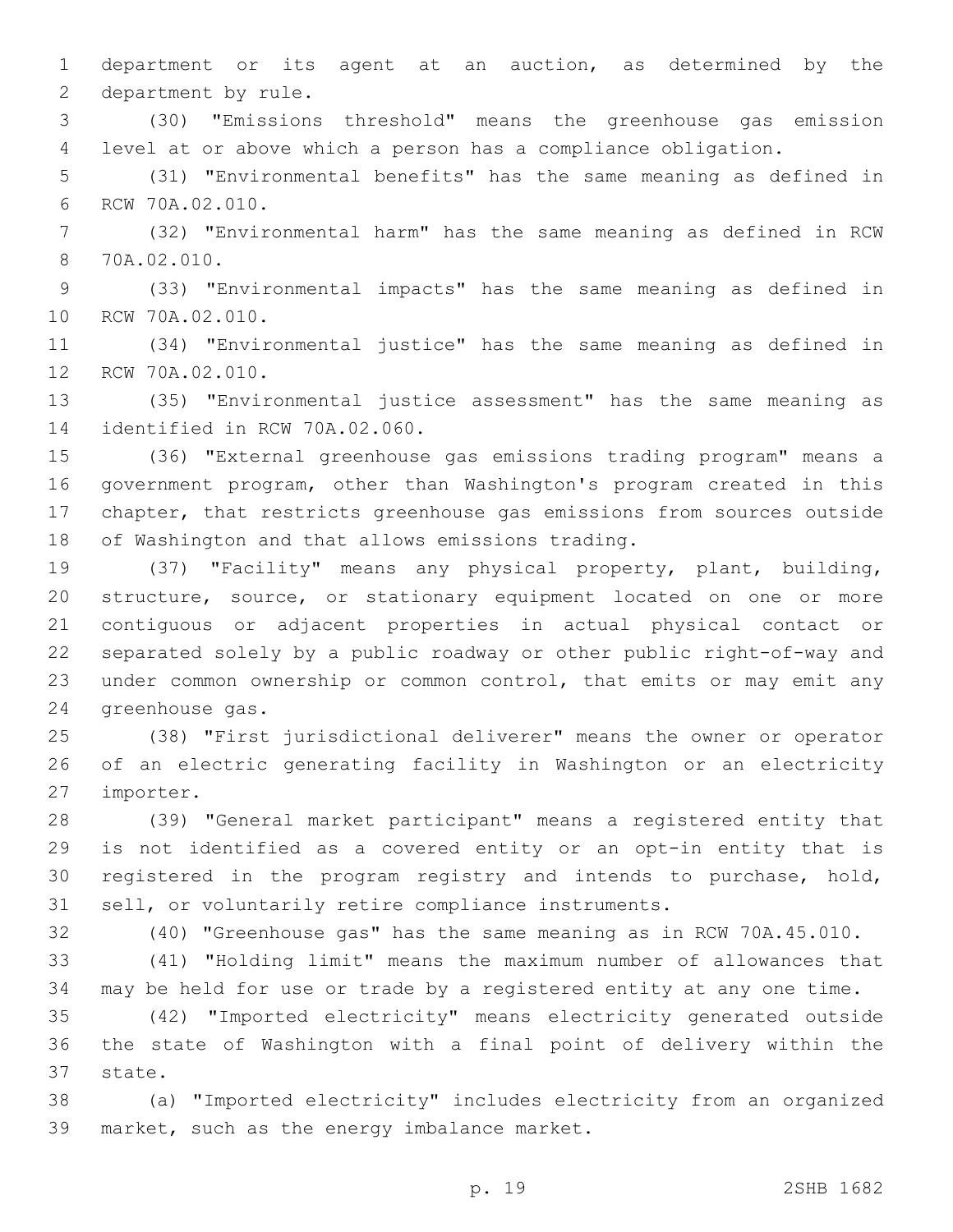(b) "Imported electricity" includes imports from linked jurisdictions, but such imports shall be construed as having no 3 emissions.

 (c) Electricity from a system that is marketed by a federal power marketing administration shall be construed as "imported electricity," not electricity generated in the state of Washington.

 (d) "Imported electricity" does not include electricity imports of unspecified electricity that are netted by exports of unspecified electricity to any jurisdiction not covered by a linked program by 10 the same entity within the same hour.

 (e) For a multijurisdictional electric company, "imported electricity" means electricity, other than from in-state facilities, that contributes to a common system power pool. Where a multijurisdictional electric company has a cost allocation methodology approved by the utilities and transportation commission, the allocation of specific facilities to Washington's retail load 17 will be in accordance with that methodology.

 (f) For a multijurisdictional consumer-owned utility, "imported electricity" includes electricity from facilities that contribute to a common system power pool that are allocated to a consumer-owned utility inside the state of Washington pursuant to a methodology approved by the governing board of the consumer-owned utility.

 (43) "Leakage" means a reduction in emissions of greenhouse gases within the state that is offset by a directly attributable increase in greenhouse gas emissions outside the state and outside the geography of another jurisdiction with a linkage agreement with 27 Washington.

 (44) "Limits" means the greenhouse gas emissions reductions 29 required by RCW 70A.45.020.

 (45) "Linkage" means a bilateral or multilateral decision under a linkage agreement between greenhouse gas market programs to accept compliance instruments issued by a participating jurisdiction to meet the obligations of regulated entities in a partner jurisdiction and to otherwise coordinate activities to facilitate operation of a joint 35 market.

 (46) "Linkage agreement" means a nonbinding agreement that connects two or more greenhouse gas market programs and articulates a mutual understanding of how the participating jurisdictions will work together to facilitate a connected greenhouse gas market.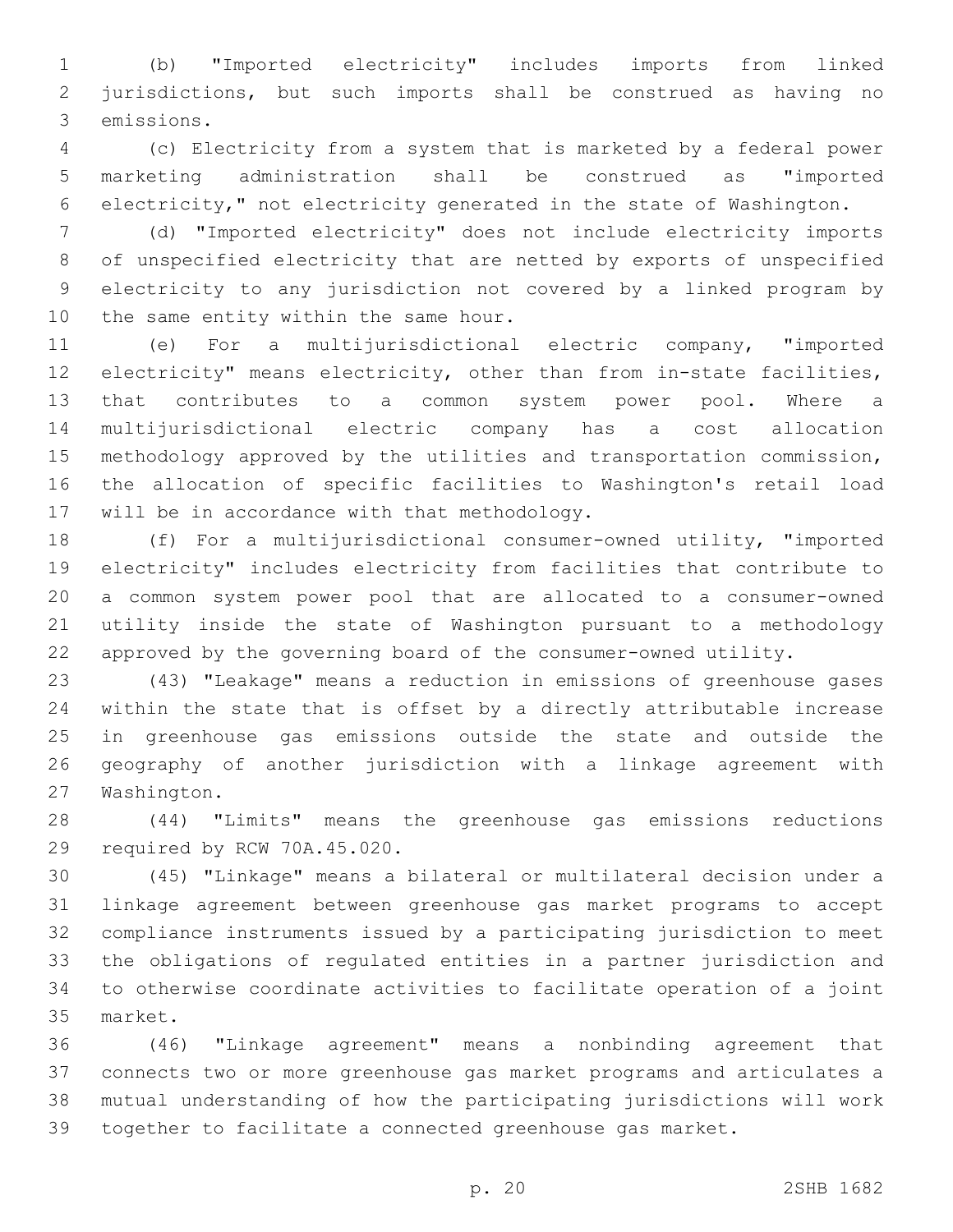(47) "Linked jurisdiction" means a jurisdiction with which 2 Washington has entered into a linkage agreement.

 (48) "Multijurisdictional consumer-owned utility" means a consumer-owned utility that provides electricity to member owners in Washington and in one or more other states in a contiguous service 6 territory or from a common power system.

 (49) "Multijurisdictional electric company" means an investor- owned utility that provides electricity to customers in Washington and in one or more other states in a contiguous service territory or 10 from a common power system.

 (50) "NERC e-tag" means North American electric reliability corporation (NERC) energy tag representing transactions on the North American bulk electricity market scheduled to flow between or across 14 balancing authority areas.

 (51) "Offset credit" means a tradable compliance instrument that represents an emissions reduction or emissions removal of one metric 17 ton of carbon dioxide equivalent.

 (52) "Offset project" means a project that reduces or removes greenhouse gases that are not covered emissions under this chapter.

 (53) "Offset protocols" means a set of procedures and standards to quantify greenhouse gas reductions or greenhouse gas removals 22 achieved by an offset project.

 (54) "Overburdened community" means a geographic area where vulnerable populations face combined, multiple environmental harms and health impacts or risks due to exposure to environmental pollutants or contaminants through multiple pathways, which may result in significant disparate adverse health outcomes or effects.

(a) "Overburdened community" includes, but is not limited to:

(i) Highly impacted communities as defined in RCW 19.405.020;

 (ii) Communities located in census tracts that are fully or partially on "Indian country" as defined in 18 U.S.C. Sec. 1151; and

 (iii) Populations, including Native Americans or immigrant populations, who may be exposed to environmental contaminants and pollutants outside of the geographic area in which they reside based on the populations' use of traditional or cultural foods and practices, such as the use of resources, access to which is protected under treaty rights in ceded areas, when those exposures in conjunction with other exposures may result in disproportionately greater risks, including risks of certain cancers or other adverse 40 health effects and outcomes.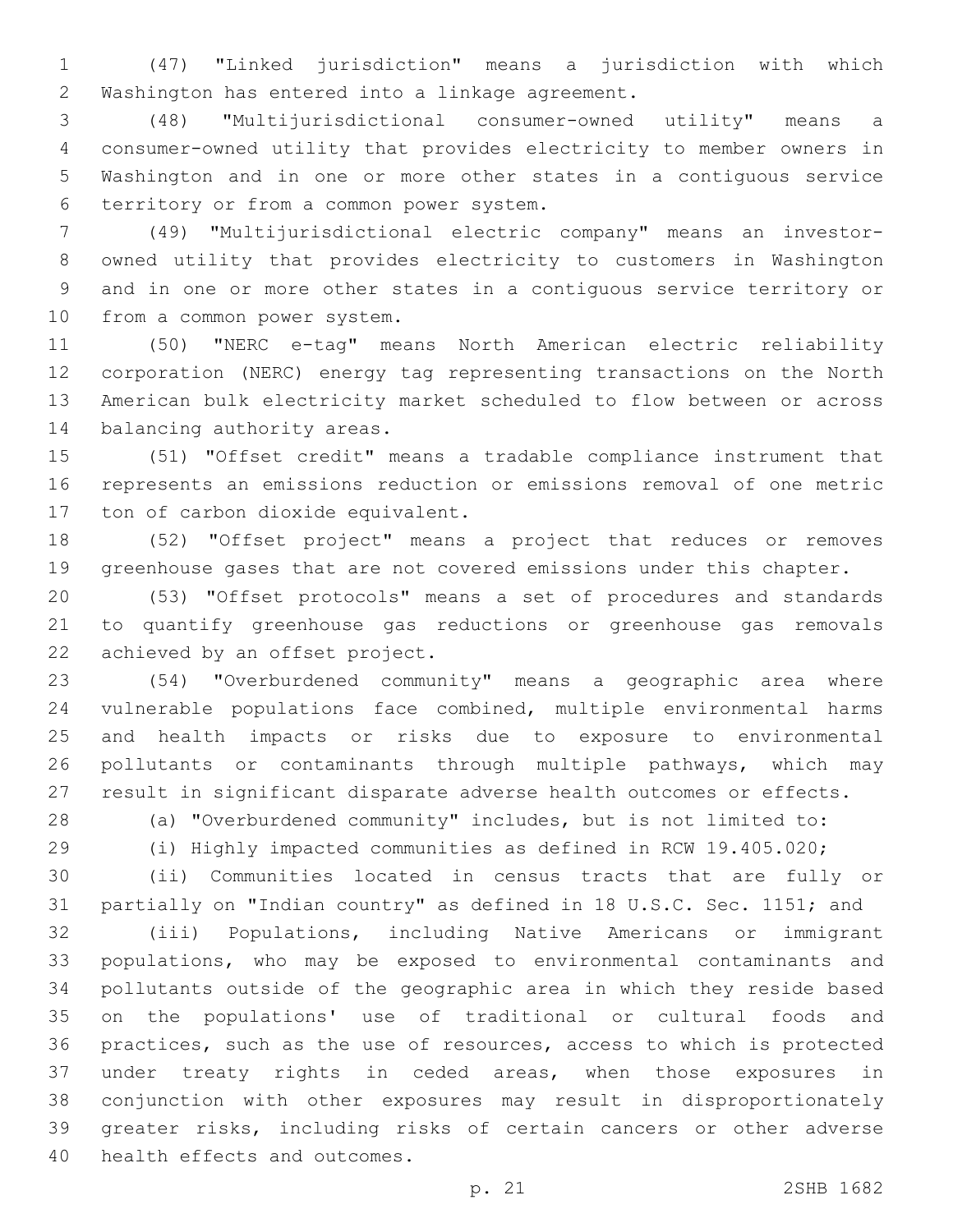(b) Overburdened communities identified by the department may include the same communities as those identified by the department through its process for identifying overburdened communities under RCW 70A.02.010.4

 (55) "Person" has the same meaning as defined in RCW 70A.15.2200(5)(h)(iii).6

 (56) "Point of delivery" means a point on the electricity transmission or distribution system where a deliverer makes electricity available to a receiver, or available to serve load. This point may be an interconnection with another system or a substation where the transmission provider's transmission and distribution systems are connected to another system, or a distribution substation where electricity is imported into the state over a multijurisdictional retail provider's distribution system.

 (57) "Price ceiling unit" means the units issued at a fixed price by the department for the purpose of limiting price increases and funding further investments in greenhouse gas reductions.

 (58) "Program" means the greenhouse gas emissions cap and invest program created by and implemented pursuant to this chapter.

 (59) "Program registry" means the data system in which covered entities, opt-in entities, and general market participants are registered and in which compliance instruments are recorded and 23 tracked.

 (60) "Registered entity" means a covered entity, opt-in entity, or general market participant that has completed the process for 26 registration in the program registry.

 (61) "Resilience" means the ability to prepare, mitigate and plan for, withstand, recover from, and more successfully adapt to adverse events and changing conditions, and reorganize in an equitable manner 30 that results in a new and better condition.

 (62) "Retire" means to permanently remove a compliance instrument 32 such that the compliance instrument may never be sold, traded, or 33 otherwise used again.

 (63) "Specified source of electricity" or "specified source" means a facility, unit, or asset controlling supplier that is permitted to be claimed as the source of electricity delivered. The reporting entity must have either full or partial ownership in the facility or a written power contract to procure electricity generated by that facility or unit or from an asset controlling supplier at the time of entry into the transaction to procure electricity.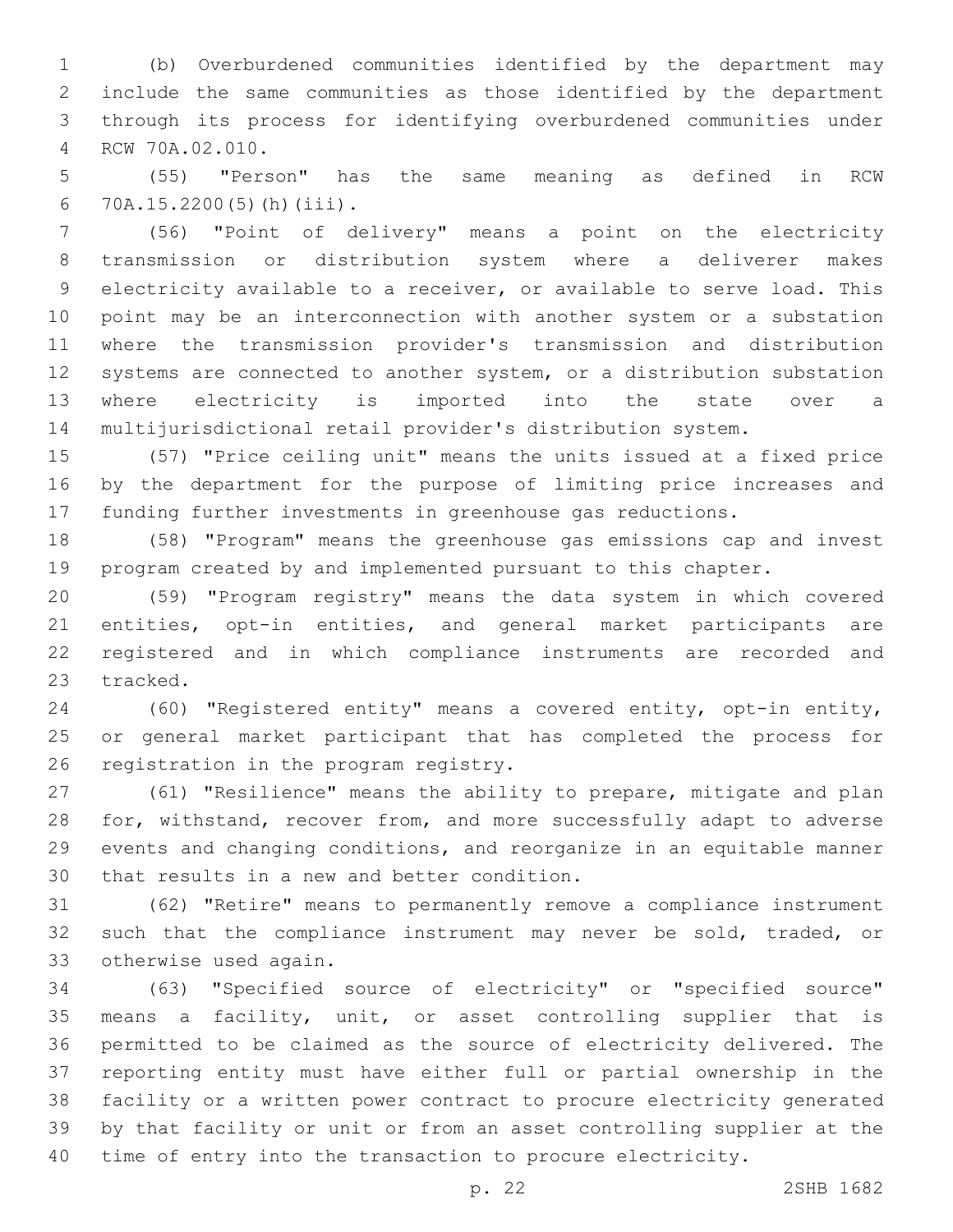(64) "Supplier" means a supplier of fuel in Washington state as defined in RCW 70A.15.2200(5)(h)(ii).2

 (65) "Tribal lands" has the same meaning as defined in RCW 70A.02.010.4

 (66) "Unspecified source of electricity" or "unspecified source" means a source of electricity that is not a specified source at the time of entry into the transaction to procure electricity.

 (67) "Voluntary renewable reserve account" means a holding account maintained by the department from which allowances may be retired for voluntary renewable electricity generation, which is directly delivered to the state and has not and will not be sold or used to meet any other mandatory requirements in the state or any other jurisdiction, on behalf of voluntary renewable energy 14 purchasers or end users.

 (68) "Vulnerable populations" has the same meaning as defined in 16 RCW 70A.02.010.

 (69) "District energy facility" means a covered entity with the North American industry classification system code 221330, as that classification existed as of January 1, 2021, that serves at least 100 public or private customers, or both, within a municipality, 21 city, or town with steam, heated air, or cooled air.

 **Sec. 6.** RCW 70A.65.080 and 2021 c 316 s 10 are each amended to 23 read as follows:

 (1) A person is a covered entity as of the beginning of the first compliance period and all subsequent compliance periods if the person reported emissions under RCW 70A.15.2200 for any calendar year from 2015 through 2019, or if additional data provided as required by this chapter indicates that emissions for any calendar year from 2015 through 2019 equaled or exceeded any of the following thresholds, or if the person is a first jurisdictional deliverer and imports electricity into the state during the compliance period:

 (a) Where the person owns or operates a facility and the facility's emissions equal or exceed 25,000 metric tons of carbon 34 dioxide equivalent;

 (b) Where the person is a first jurisdictional deliverer and generates electricity in the state and emissions associated with this generation equals or exceeds 25,000 metric tons of carbon dioxide 38 equivalent;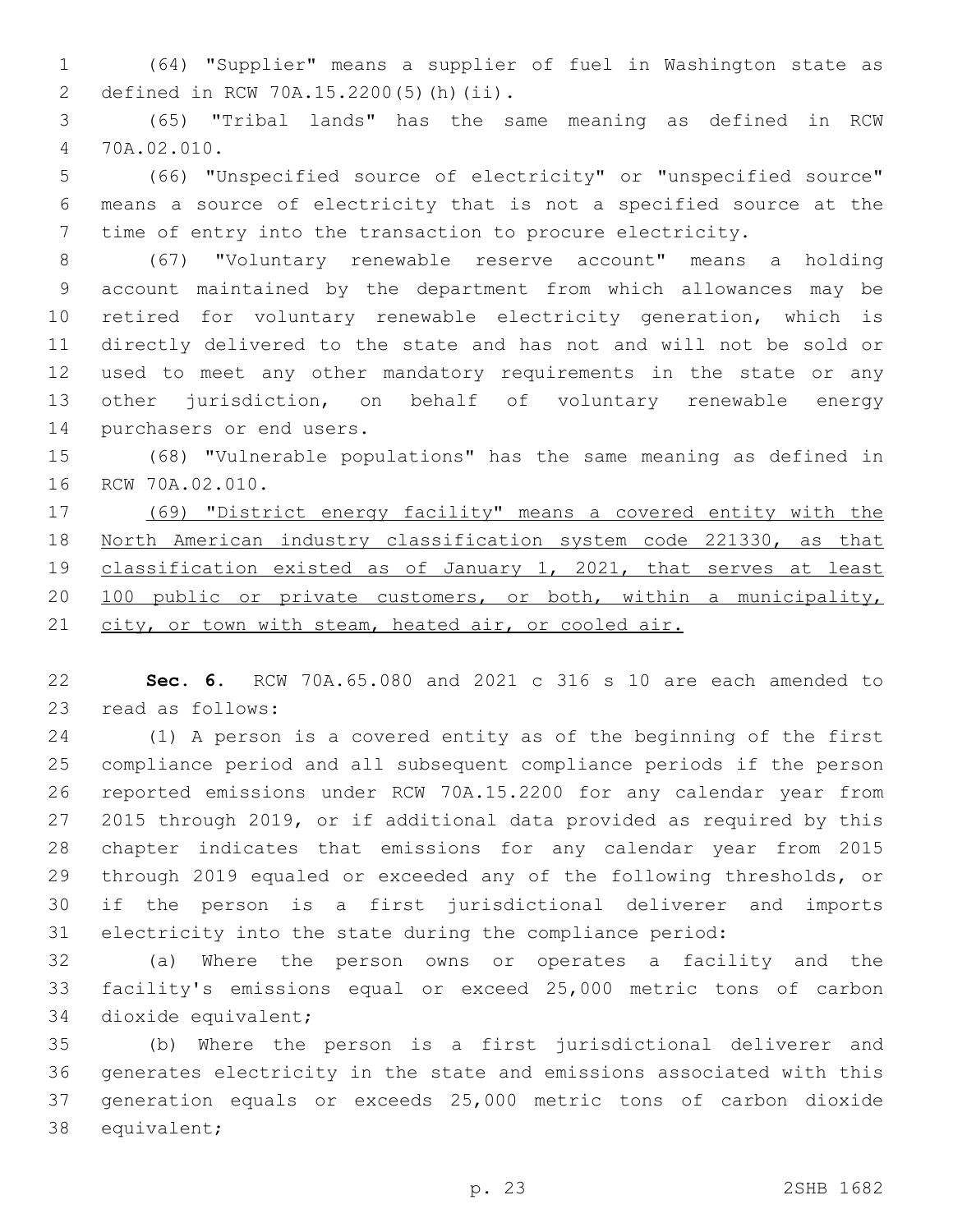(c) Where the person is a first jurisdictional deliverer importing electricity into the state and the cumulative annual total of emissions associated with the imported electricity, whether from specified or unspecified sources, exceeds 25,000 metric tons of carbon dioxide equivalent. In consultation with any linked jurisdiction to the program created by this chapter, by October 1, 2026, the department, in consultation with the department of commerce and the utilities and transportation commission, shall adopt by rule a methodology for addressing imported electricity associated with a 10 centralized electricity market;

 (d) Where the person is a supplier of fossil fuel other than natural gas and from that fuel 25,000 metric tons or more of carbon dioxide equivalent emissions would result from the full combustion or oxidation, excluding the amounts for fuel products that are produced or imported with a documented final point of delivery outside of Washington and combusted outside of Washington; and

 (e)(i) Where the person supplies natural gas in amounts that would result in exceeding 25,000 metric tons of carbon dioxide equivalent emissions if fully combusted or oxidized, excluding the amounts for fuel products that are produced or imported with a documented final point of delivery outside of Washington and combusted outside of Washington, and excluding the amounts: (A) Supplied to covered entities under (a) through (d) of this 24 subsection; and (B) delivered to opt-in entities;

 (ii) Where the person who is not a natural gas company and has a tariff with a natural gas company to deliver to an end-use customer in the state in amounts that would result in exceeding 25,000 metric tons of carbon dioxide equivalent emissions if fully combusted or oxidized, excluding the amounts: (A) Supplied to covered entities under (a) through (d) of this subsection; and (B) the amounts 31 delivered to opt-in entities;

 (iii) Where the person is an end-use customer in the state who directly purchases natural gas from a person that is not a natural gas company and has the natural gas delivered through an interstate pipeline to a distribution system owned by the purchaser in amounts that would result in exceeding 25,000 metric tons of carbon dioxide equivalent emissions if fully combusted or oxidized, excluding the amounts: (A) Supplied to covered entities under (a) through (d) of this subsection; and (B) delivered to opt-in entities.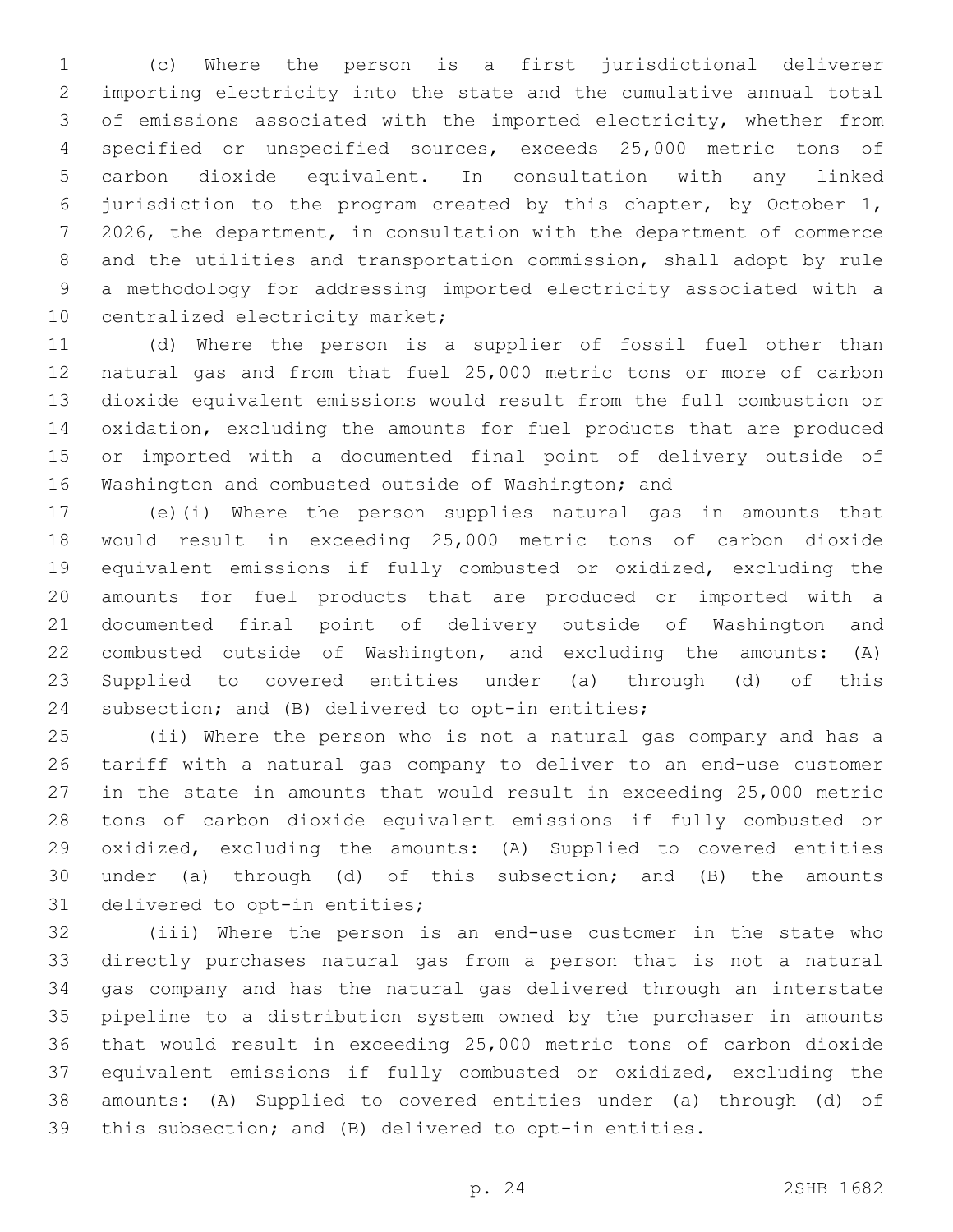(2) A person is a covered entity as of the beginning of the second compliance period and all subsequent compliance periods if the person reported emissions under RCW 70A.15.2200 or provided emissions data as required by this chapter for any calendar year from 2023 5 through 2025, where the person owns or operates  $((a))$ :

 (a) A waste to energy facility utilized by a county and city solid waste management program and the facility's emissions equal or 8 exceed 25,000 metric tons of carbon dioxide equivalent; or

 (b) A district energy facility and the facility's emissions equal 10 or exceed 25,000 metric tons of carbon dioxide equivalent, but only 11 if determined by the department by rule adopted under section 7 of 12 this act.

 (3)(a) A person is a covered entity beginning January 1, 2031, and all subsequent compliance periods if the person reported emissions under RCW 70A.15.2200 or provided emissions data as required by this chapter for any calendar year from 2027 through 17 2029, where the person owns or operates a:

 (i) Landfill utilized by a county and city solid waste management program and the facility's emissions equal or exceed 25,000 metric 20 tons of carbon dioxide equivalent; or

 (ii) Railroad company, as that term is defined in RCW 81.04.010, and the railroad company's emissions equal or exceed 25,000 metric 23 tons of carbon dioxide equivalent.

 (b) Subsection (a) of this subsection does not apply to owners or 25 operators of landfills that:

 (i) Capture at least 75 percent of the landfill gas generated by 27 the decomposition of waste using methods under 40 C.F.R. Part 98, Subpart HH - Municipal Solid Waste landfills, and subsequent updates; 29 and

 (ii) Operate a program, individually or through partnership with another entity, that results in the production of renewable natural gas or electricity from landfill gas generated by the facility.

 (c) It is the intent of the legislature to adopt a greenhouse gas reduction policy specific to landfills. If such a policy is not enacted by January 1, 2030, the requirements of this subsection (3) 36 take full effect.

 (4) When a covered entity reports, during a compliance period, emissions from a facility under RCW 70A.15.2200 that are below the thresholds specified in subsection (1) or (2) of this section, the covered entity continues to have a compliance obligation through the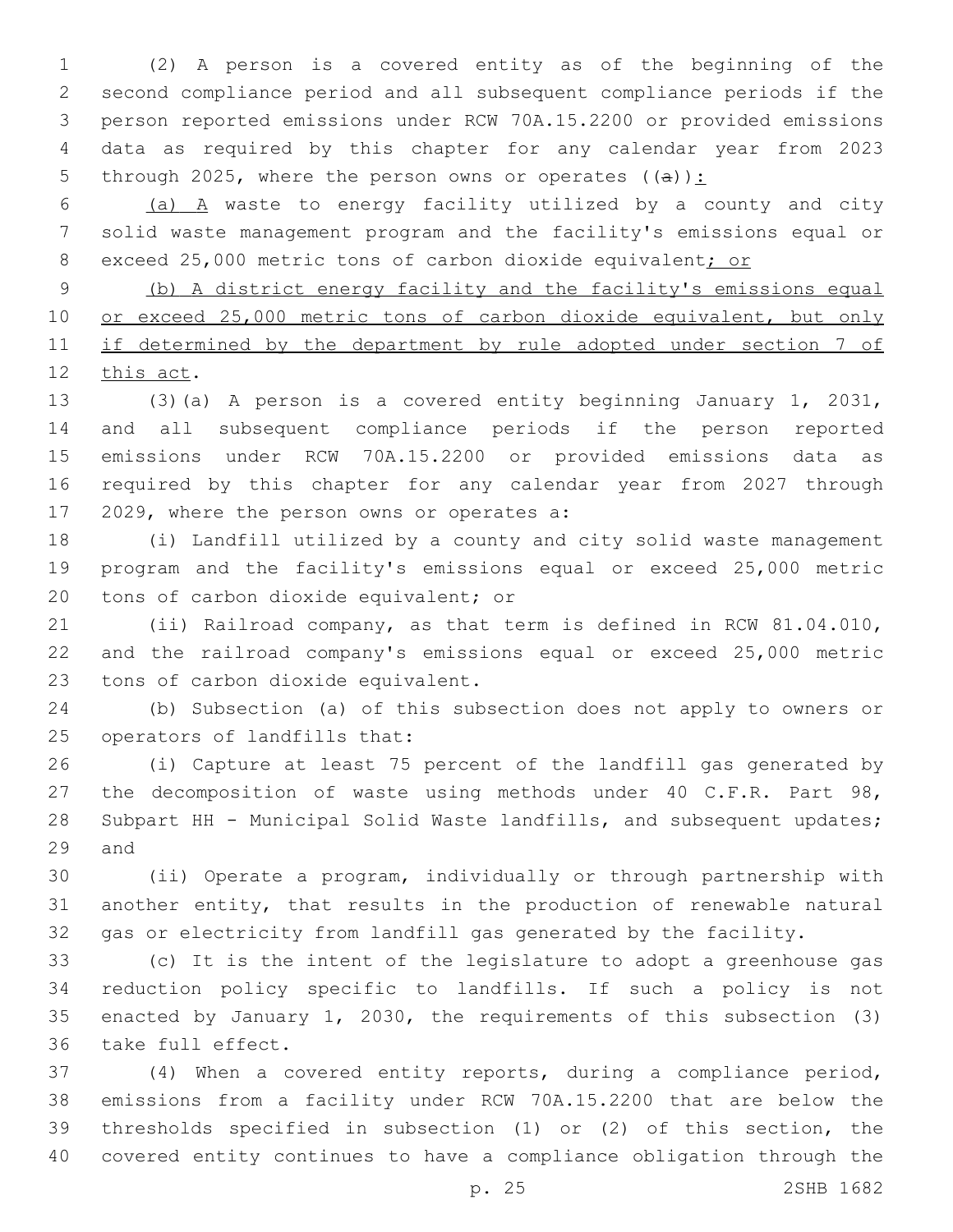current compliance period. When a covered entity reports emissions below the threshold for each year during an entire compliance period, or has ceased all processes at the facility requiring reporting under RCW 70A.15.2200, the entity is no longer a covered entity as of the beginning of the subsequent compliance period unless the department provides notice at least 12 months before the end of the compliance period that the facility's emissions were within 10 percent of the threshold and that the person will continue to be designated as a covered entity in order to ensure equity among all covered entities. Whenever a covered entity ceases to be a covered entity, the department shall notify the appropriate policy and fiscal committees of the legislature of the name of the entity and the reason the 13 entity is no longer a covered entity.

 (5) For types of emission sources described in subsection (1) of 15 this section that begin or modify operation after January 1, 2023, and types of emission sources described in subsection (2) of this section that begin or modify operation after 2027, coverage under the program starts in the calendar year in which emissions from the source exceed the applicable thresholds in subsection (1) or (2) of this section, or upon formal notice from the department that the source is expected to exceed the applicable emissions threshold, whichever happens first. Sources meeting these conditions are required to transfer their first allowances on the first transfer deadline of the year following the year in which their emissions were 25 equal to or exceeded the emissions threshold.

 (6) For emission sources described in subsection (1) of this section that are in operation or otherwise active between 2015 and 2019 but were not required to report emissions for those years under RCW 70A.15.2200 for the reporting periods between 2015 and 2019, coverage under the program starts in the calendar year following the year in which emissions from the source exceed the applicable thresholds in subsection (1) of this section as reported pursuant to RCW 70A.15.2200 or provided as required by this chapter, or upon formal notice from the department that the source is expected to exceed the applicable emissions threshold for the first year that source is required to report emissions, whichever happens first. Sources meeting these criteria are required to transfer their first allowances on the first transfer deadline of the year following the year in which their emissions, as reported under RCW 70A.15.2200 or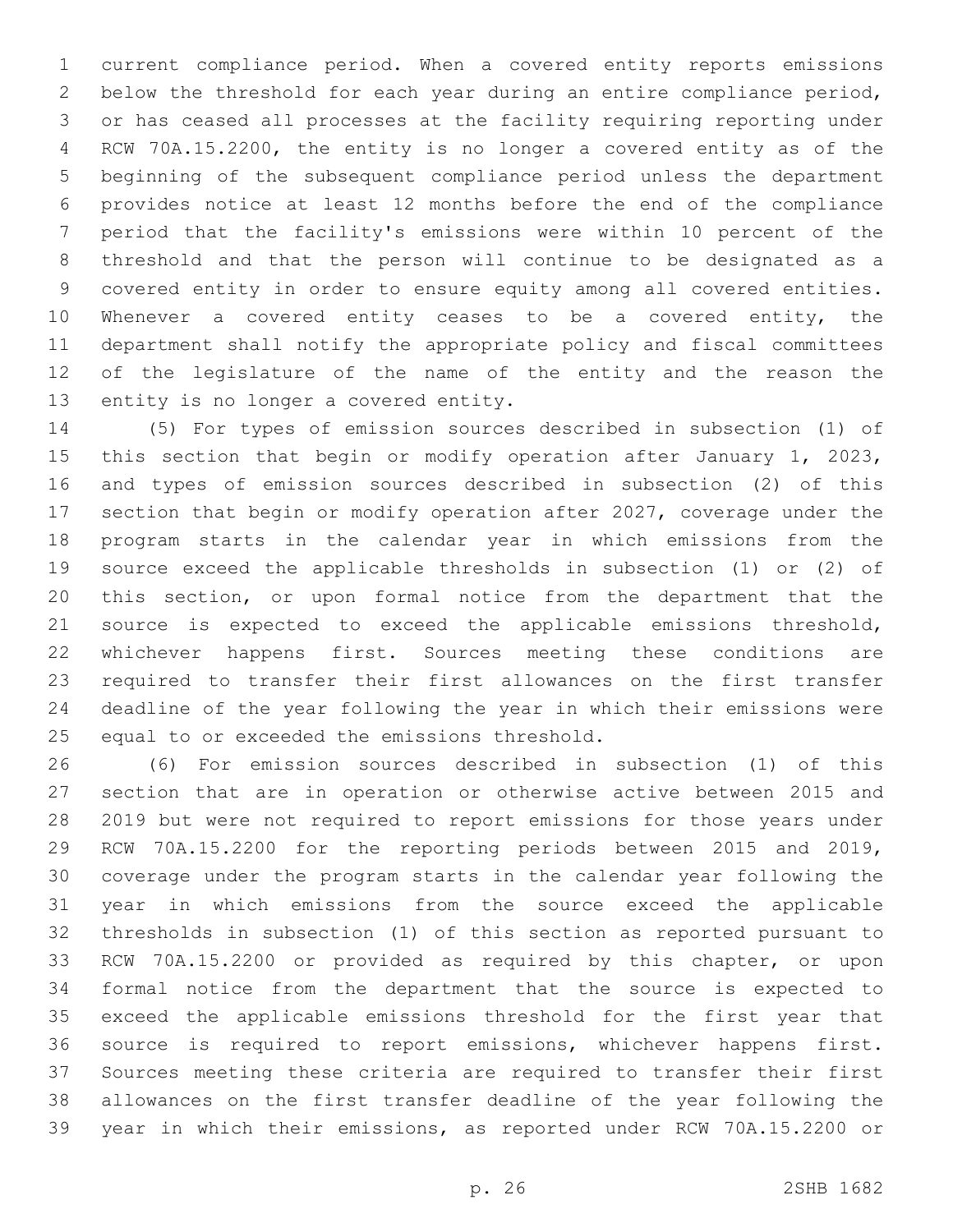provided as required by this chapter, were equal to or exceeded the 2 emissions threshold.

 (7) The following emissions are exempt from coverage in the program, regardless of the emissions reported under RCW 70A.15.2200 5 or provided as required by this chapter:

(a) Emissions from the combustion of aviation fuels;

 (b) Emissions from watercraft fuels supplied in Washington that 8 are combusted outside of Washington;

 (c) Emissions from a coal-fired electric generation facility exempted from additional greenhouse gas limitations, requirements, or 11 performance standards under RCW 80.80.110;

 (d) Carbon dioxide emissions from the combustion of biomass or 13 biofuels;

 (e)(i) Motor vehicle fuel or special fuel that is used exclusively for agricultural purposes by a farm fuel user. This exemption is available only if a buyer of motor vehicle fuel or special fuel provides the seller with an exemption certificate in a form and manner prescribed by the department. For the purposes of this subsection, "agricultural purposes" and "farm fuel user" have 20 the same meanings as provided in RCW 82.08.865.

 (ii) The department must determine a method for expanding the exemption provided under (e)(i) of this subsection to include fuels used for the purpose of transporting agricultural products on public highways. The department must maintain this expanded exemption for a period of five years, in order to provide the agricultural sector 26 with a feasible transition period; and

 (f) Emissions from facilities with North American industry classification system code 92811 (national security).

 (8) The department shall not require multiple covered entities to have a compliance obligation for the same emissions. The department may by rule authorize refineries, fuel suppliers, facilities using natural gas, and natural gas utilities to provide by agreement for the assumption of the compliance obligation for fuel or natural gas supplied and combusted in the state. The department must be notified of such an agreement at least 12 months prior to the compliance obligation period for which the agreement is applicable.

 (9)(a) The legislature intends to promote a growing and sustainable economy and to avoid leakage of emissions from manufacturing to other locations. The legislature further intends to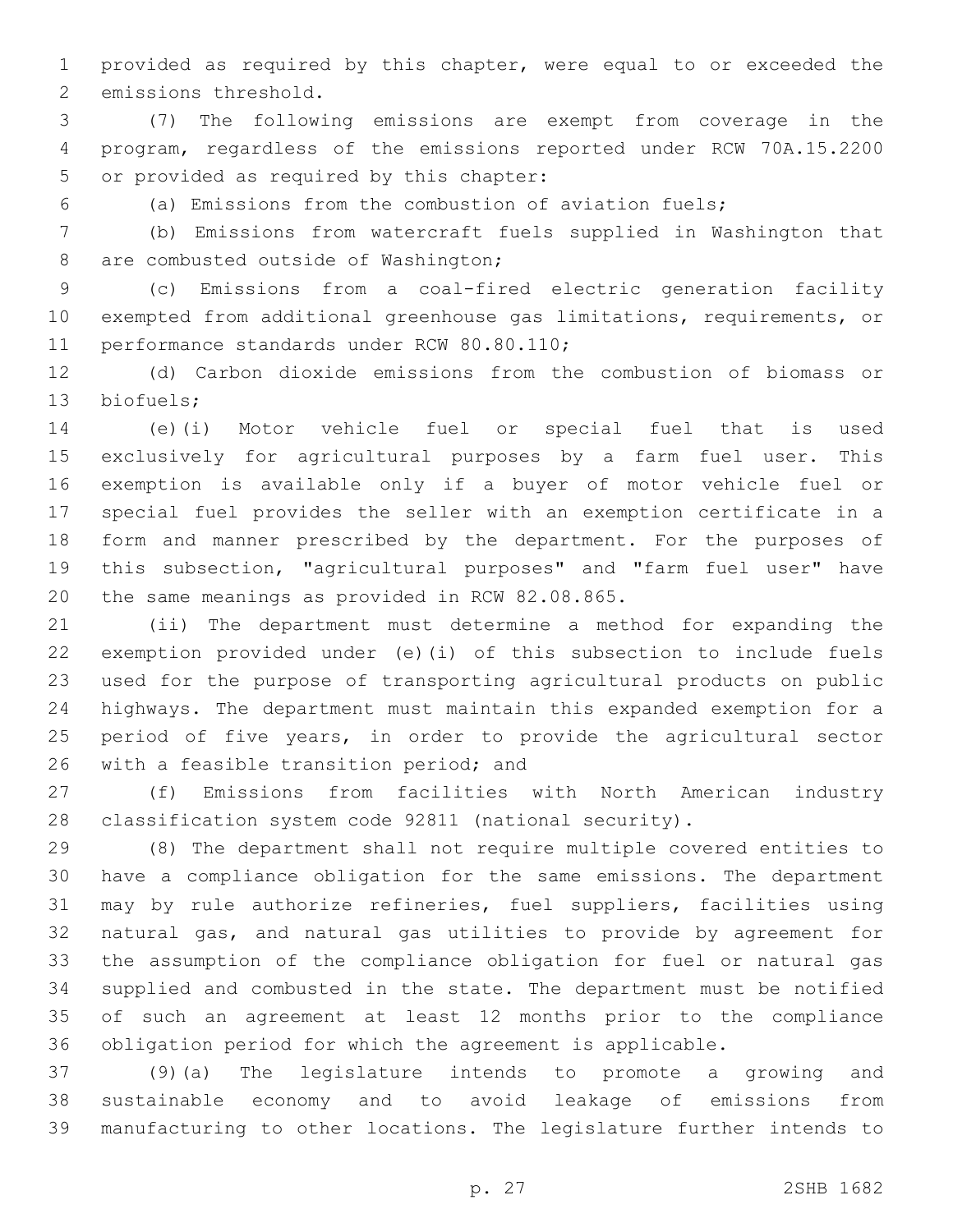see innovative new businesses locate and grow in Washington that contribute to Washington's prosperity and environmental objectives.

 (b) Consistent with the intent of the legislature to avoid the leakage of emissions to other jurisdictions, in achieving the state's greenhouse gas limits in RCW 70A.45.020, the state, including lead agencies under chapter 43.21C RCW, shall pursue the limits in a manner that recognizes that the siting and placement of new or expanded best-in-class facilities with lower carbon emitting processes is in the economic and environmental interests of the state 10 of Washington.

 (c) In conducting a life-cycle analysis, if required, for new or expanded facilities that require review under chapter 43.21C RCW, a lead agency must evaluate and attribute any potential net cumulative greenhouse gas emissions resulting from the project as compared to other existing facilities or best available technology including best-in-class facilities and emerging lower carbon processes that supply the same product or end use. The department may adopt rules to determine the appropriate threshold for applying this analysis.

 (d) Covered emissions from an entity that is or will be a covered entity under this chapter may not be the basis for denial of a permit for a new or expanded facility. Covered emissions must be included in the analysis undertaken pursuant to (c) of this subsection. Nothing in this subsection requires a lead agency or a permitting agency to approve or issue a permit to a permit applicant, including to a new 25 or expanded fossil fuel project.

 (e) A lead agency under chapter 43.21C RCW or a permitting agency shall allow a new or expanded facility that is a covered entity or opt-in entity to satisfy a mitigation requirement for its covered 29 emissions under this chapter ((316, Laws of 2021)) and under any greenhouse gas emission mitigation requirements for covered emissions under chapter 43.21C RCW by submitting to the department the number of compliance instruments equivalent to its covered emissions during 33 a compliance period.

 NEW SECTION. **Sec. 7.** A new section is added to chapter 70A.65 35 RCW to read as follows:

 (1)(a) By June 1, 2026, the department must by rule determine whether to regulate district energy facilities under this chapter 38 through some combination of the following: